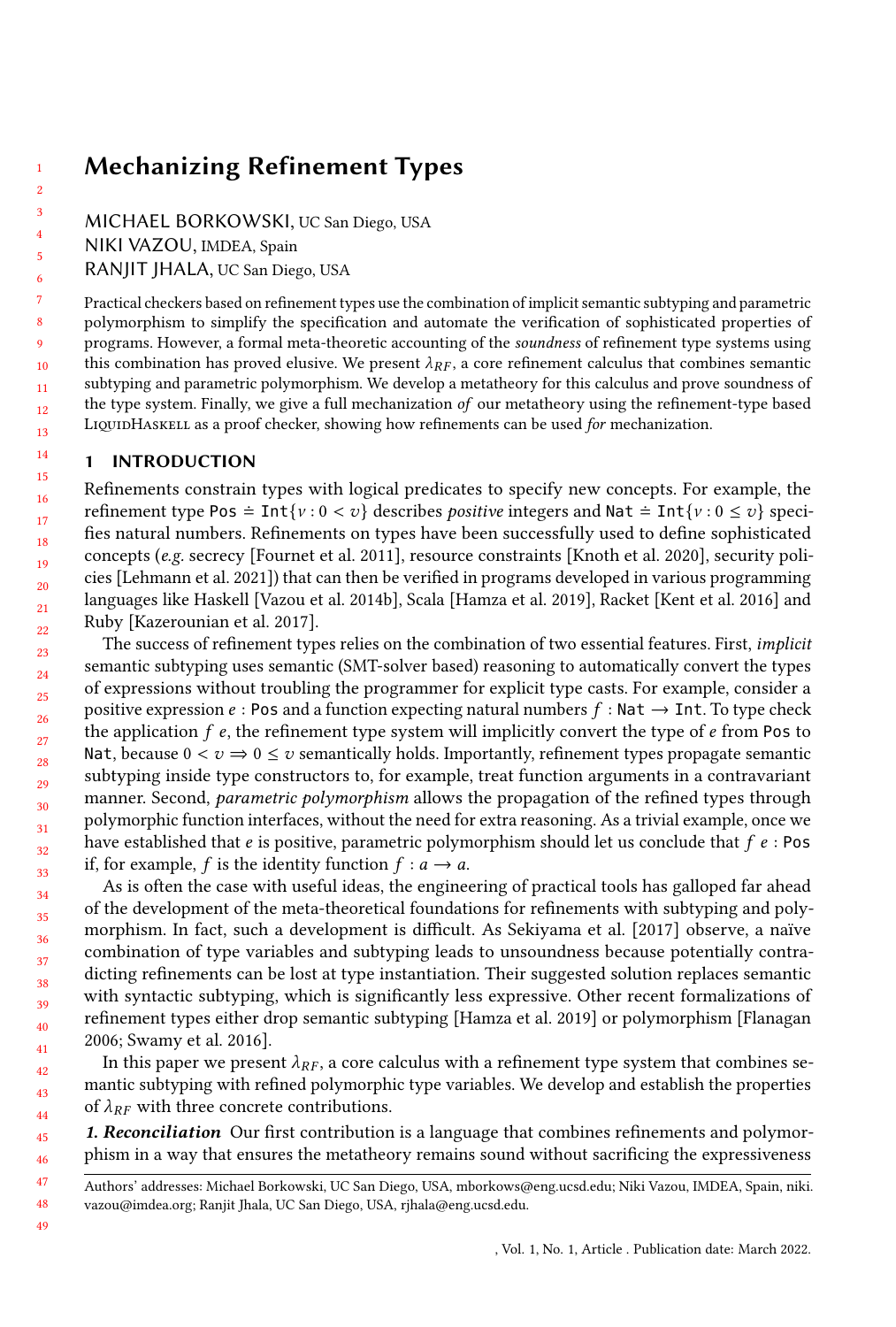50 51 needed for practical verification. To this end,  $\lambda_{RF}$  introduces a kind system that distinguishes the type variables that can be soundly refined (without the risk of losing refinements at instantiation)

- 52 from the rest, which are then left unrefined. In addition our design includes a form of existential
- 53 typing [\[Knowles and Flanagan 2009b\]](#page-25-8) which is essential to synthesize the types – in the sense of
- 54 bidirectional typing – for applications and let-binders in a compositional manner (§ [3,](#page-5-0) [4\)](#page-8-0).
- 55 56 57 58 59 60 61 62 2. Foundation Our second contribution is to establish the foundations of  $\lambda_{RF}$  by proving soundness, which says that if  $e$  has a type then, either  $e$  is a value or it can step to another term of the same type. The combination of semantic subtyping, polymorphism, and existentials makes the soundness proof challenging with circular dependencies that do not arise in standard (unrefined) calculi. To ease the presentation and tease out the essential ingredients of the proof we stage the metatheory. First, we review an unrefined base language  $\lambda_F$ , a classic System F [\[Pierce 2002a\]](#page-25-9) with primitive Int and Bool types (§ [5\)](#page-13-0). Next, we show how refinements (kinds, subtyping, and existentials) must be accounted for to establish the soundness of  $\lambda_{RF}$  (§ [6\)](#page-15-0).
- 63 64 65 66 67 68 69 70 3. Verification Our final contribution is to fully mechanize the metatheory of  $\lambda_{RF}$  using the refinement type checker LIQUIDHASKELL. Our formalization uses data propositions: a novel feature that allows encoding derivation trees for inductively defined judgments as refined data types, which lets us write plain Haskell functions (over refined data) to provide explicit witnesses that prove the various soundness theorems [\[Vazou et al.](#page-26-2) [2018\]](#page-26-2). Our proof is non-trivial, requiring 9,500 lines of code and 45 minutes of verification time, and shows, for the first time, that meta-theoretical formalizations are feasible via LIQUIDHASKELL-style refinement typing (§ [7\)](#page-17-0).

## 2 OVERVIEW

Our overall strategy is to present the metatheory for  $\lambda_{RF}$  in two parts. First, we will review the metatheory for  $\lambda_F$ : a familiar starting point that corresponds to the full language with refinements erased (§ [5\)](#page-13-0). Second, we will use the scaffolding established by  $\lambda_F$  to highlight the extensions needed to develop the metatheory for refinements in  $\lambda_{RF}$  (§ [6\)](#page-15-0). Lets begin with a high-level overview that describes a proof skeleton that is shared across the developments for  $\lambda_F$  and  $\lambda_{RF}$ , the specific challenges posed by refinements, and the machinery needed to go from the simpler theory for  $\lambda_F$ to handle refinements in  $\lambda_{RF}$ .

**Types and Terms** Both  $\lambda_F$  and  $\lambda_{RF}$  have the same syntax for terms e (Fig. [2\)](#page-5-1).  $\lambda_F$  has the usual syntax for types t familiar from System F, while  $\lambda_{RF}$  additionally allows ( $\lambda_F$ 's) types to be refined by terms (respectively, the white parts and all of Fig. [3\)](#page-7-0), and existential types. Both languages include a notion of kinds k that qualify the types that are allowed to be refined.

**Judgments** Both languages have typing judgments  $\Gamma \vdash e : t$  which say that a term e has type t with respect to a binding environment (i.e. context) Γ. Additionally, both languages have well-formedness judgments Γ  $⊢_ w t : k$  which say that a type t has the kind k in context Γ, by requiring that the free variables in t are appropriately bound in the environment Γ. (Though some presentations of  $\lambda_F$ [\[Pierce 2002b\]](#page-25-10) eschew well-formedness judgments, they are helpful for a mechanized metatheory [\[Aydemir et al.](#page-25-11) [2008\]](#page-25-11)). Crucially,  $\lambda_{RF}$  has a *subtyping* judgment  $\Gamma \vdash t_1 \leq t_2$  which says that type  $t_1$ is a subtype of  $t_2$  in context Γ. Subtyping for refined base types is established via an axiomatized *implication* judgment  $\Gamma \vdash p \Rightarrow q$  which says that the term p logically implies the term q whenever their free variables are given values described by Γ. We take an axiomatized approach to capture precisely the properties need from an implication checking oracle for proving soundness.

**Proof Landscape** Fig. [1](#page-2-0) charts the overall landscape of our formal development as a dependency graph of the main lemmas which establish meta-theoretic properties of the different judgments. Vertices colored light grey represent lemmas in the metatheories for  $\lambda_F$  and  $\lambda_{RF}$ . Vertices colored dark grey denote lemmas that only appear in the metatheory for  $\lambda_{RF}$ . An arrow shows a dependency: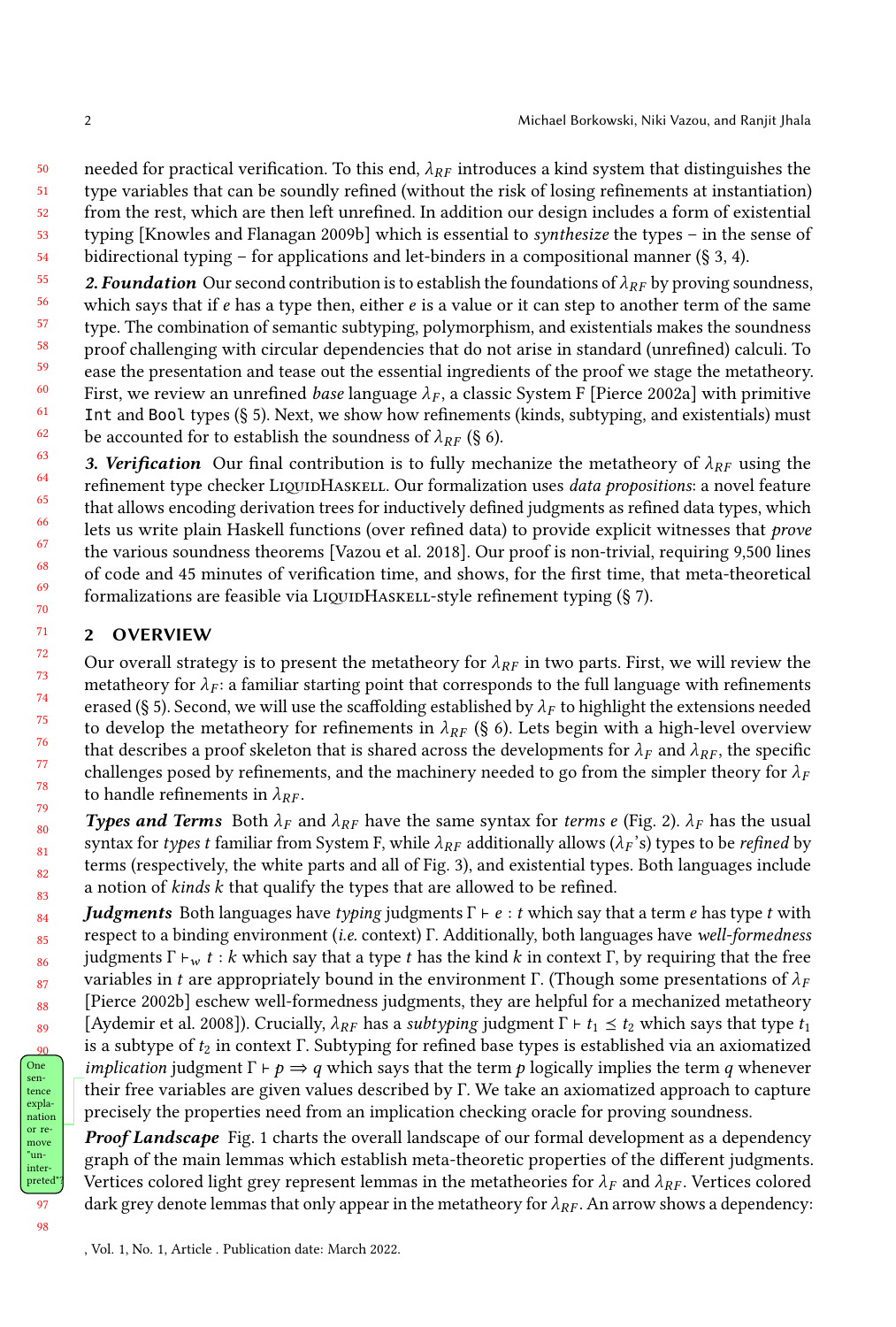### Mechanizing Refinement Types 3



<span id="page-2-0"></span>

Fig. 1. Logical dependencies in the metatheory. We write "var" to abbreviate a term variable and "tv" to abbreviate a type variable.

the lemma at the tail is used in the proof of the lemma at the head. A double-headed arrow indicates a mutual dependency, i.e. mutually recursive proofs. Darker arrows are dependencies in  $\lambda_{RF}$  only.

**Soundness via Preservation and Progress** For both  $\lambda_{RF}$  and  $\lambda_F$  we establish soundness via

- Progress: If a closed term is well-typed, then either it is a value or it can be further evaluated;
- Preservation: If a closed term is well-typed, then its type is preserved under evaluation.

The type soundness theorem states that a well-typed closed term cannot become stuck: any sequence of evaluation steps will either end with a value or the sequence can be extended by another step. Next, we describe the lemmas used to establish preservation and progress for  $\lambda_F$  and then outline the essential new ingredients that demonstrate soundness for the refined  $\lambda_{RF}$ .

## 2.1 Metatheory for  $\lambda_F$

**Progress** in  $\lambda_F$  is standard as the typing rules are syntax-directed. The top-level rule used to obtain the typing derivation for a term  $e$  uniquely determines the syntactic structure of  $e$  which lets us use the appropriate small-step reduction rule to obtain the next step of the evaluation of e.

139 140 141 142 143 144 Preservation says that when a well-typed expression e steps to e', then e' is also well-typed. As usual, the non-trivial case is when the step is a type abstraction  $\Lambda \alpha$ : $k.e$  (respectively lambda abstraction  $\lambda x.e$ ) applied to a type (respectively value), in which case the term e' is obtained by substituting the type or value appropriately in e. Thus, our  $\lambda$  metatheory requires us to prove a substituting the type or value appropriately in e. Thus, our  $\lambda_F$  metatheory requires us to prove a Substitution Lemma, which describes how typing judgments behave under substitution of free term or type variables. Additionally, some of our typing rules use well-formedness judgments and so we must also prove that well-formedness is preserved by substitution.

145 146 Substitution requires some technical lemmas that let us weaken judgments by adding any fresh variable to the binding environment.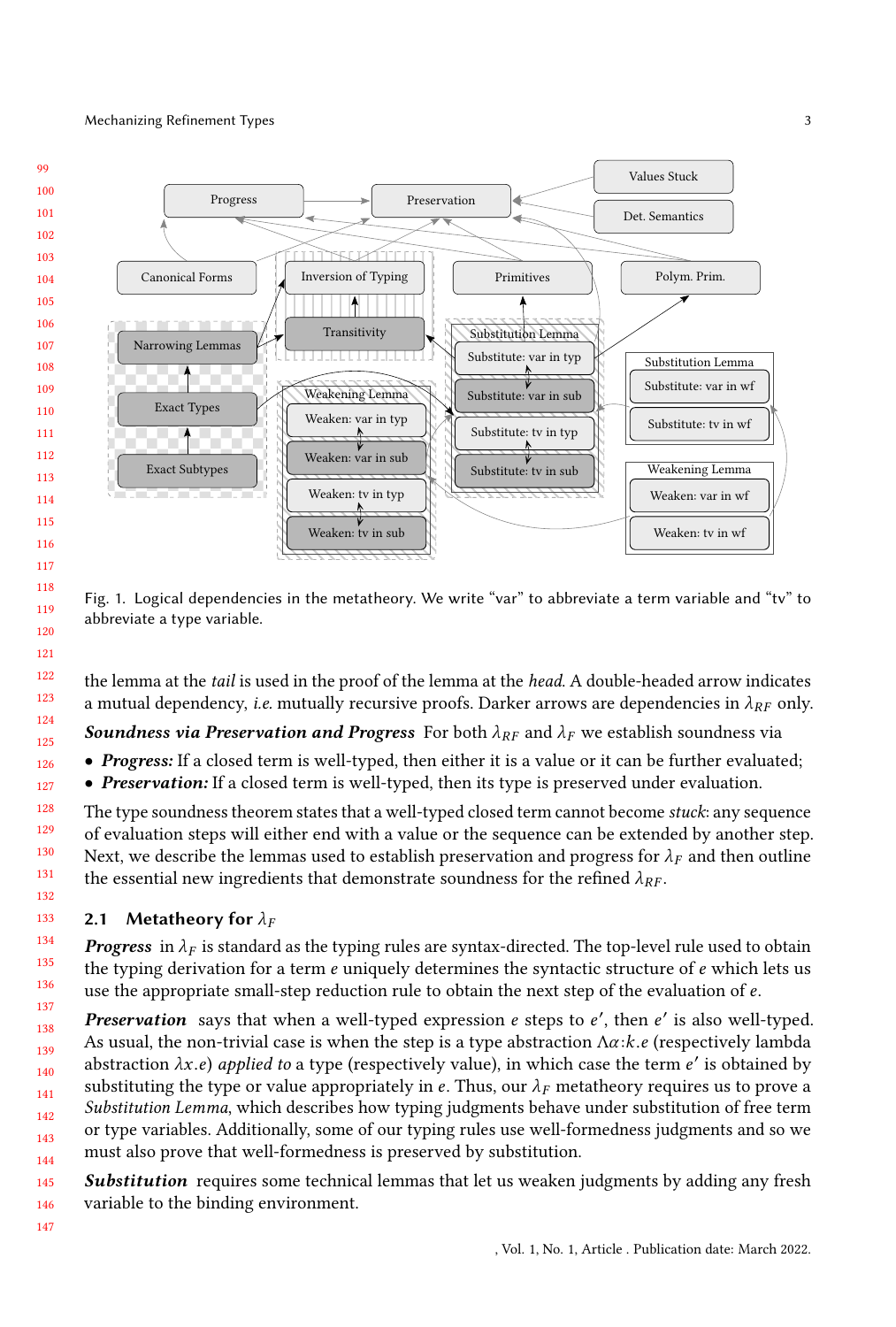148 149 **Primitives** Finally, the primitive reduction steps ( $e.g.$  arithmetic operations) require the assumption that the reduction rules defined for the built-in primitives are type preserving.

#### <span id="page-3-0"></span>151 2.2 What's hard about Refinements?

152 153 154 155 **Subtyping** Refinement types rely on implicit semantic subtyping, that is, type conversion (from subtypes) happens without any explicit casts and is checked semantically via logical validity. For example, consider a function  $f$  that requires natural numbers as input, applied to a positive argument e. Let

$$
\Gamma \doteq f : \mathsf{Nat} \to \mathsf{Int}, e : \mathsf{Pos}
$$

 $\Gamma = f : \text{Nat} \to \text{Int}, e : \text{Pos}$ <br>The application  $f$  e will type check as below, using the T-Sub rule to implicitly convert the type of the argument and the S-Base rule to check that positive integers are always naturals by checking the validity of the formula  $\forall v. 0 < v \Rightarrow 0 \leq v$ .

$$
\frac{\frac{\forall v. 0 < v \Rightarrow 0 \le v}{\Gamma \vdash \rho s \text{ s.} \text{Base}}}{\frac{\Gamma \vdash f : \text{Nat} \rightarrow \text{Int}}{\Gamma \vdash f \cdot \text{Rat}}} \cdot \frac{\frac{\forall v. 0 < v \Rightarrow 0 \le v}{\Gamma \vdash \text{Pos} \le \text{Nat}}}{\Gamma \vdash e : \text{Nat}} \cdot \frac{\text{S-Base}}{\Gamma \vdash e : \text{Rat}}}
$$

166 167 168 169 170 Importantly, most refinement type systems use type-constructor directed rules to destruct subtyping obligations into basic (semantic) implications. For example, in Fig. [8](#page-14-0) the rule S-Func states that functions are covariant on the result and contravariant on the arguments. Thus, a refinement type system can, without any annotations or casts, decide that  $e : \mathsf{Nat} \to \mathsf{Pos}$  is a suitable argument for the higher order function  $f : (\text{Pos} \to \text{Nat}) \to \text{Int}.$ 

171 172 173 174 Existentials For compositional and decidable type checking, some refinement type systems use an existential type [\[Knowles and Flanagan 2009a\]](#page-25-12) to check dependent function application, i.e. the TAPP-Exists rule below, instead of the standard type-theoretic TAPP-ExACT rule.

$$
\frac{\Gamma \vdash f : x : t_x \to t \qquad \Gamma \vdash e : t_x}{\Gamma \vdash f e : t[e/x]} \quad \text{TAPP-Exact} \quad \frac{\Gamma \vdash f : x : t_x \to t \qquad \Gamma \vdash e : t_x}{\Gamma \vdash f e : \exists x : t_x \ldots t} \quad \text{TAPP-Exisrs}
$$

To understand the difference, consider some expression  $e$  of type Pos and the identity function  $f$ 

 $e : \text{Pos}$  f :  $x : \text{Int} \to \text{Int}\{v : v = x\}$ 

180 181 182 183 184 185 186 The application f e is typed as  $Int\{v : v = e\}$  with the TAPP-Exact rule, which has two problems. First, the information that  $e$  is positive is lost. To regain this information the system needs to re-analyze the expression  $e$  breaking compositional reasoning. Second, the arbitrary expression  $e$ enters the refinement logic making it impossible for the system to restrict refinements into decidable logical fragments. Using the TAPP-Exists rule both these problems are addressed. The type of f e becomes  $\exists x : \text{Pos}. \text{Int} \{v : v = x\}$  preserving the information that the application argument is positive, while the variable  $x$  cannot break any carefully crafted decidability guarantees.

187 188 189 190 191 192 193 194 195 [Knowles and Flanagan](#page-25-12) [\[2009a\]](#page-25-12) introduce the existential application rule and show that it preserves the decidability and completeness of the refinement type system. An alternative approach for decidable and compositional type checking is to ensure that all the application arguments are variables by ANF transforming the original program [\[Flanagan et al.](#page-25-13) [1993\]](#page-25-13). ANF is more amicable to implementation as it does not require the definition of one more type form. However, ANF is more problematic for the metatheory, as ANF is not preserved by evaluation. Additionally, existentials let us synthesize types for let-binders in a bidirectional style: when typing let  $x = e_1$  in  $e_2$ , the existential lets us eliminate x from the type synthesized for  $e_2$ , yielding a precise, algorithmic system [\[Cosman and Jhala 2017\]](#page-25-14). Thus, we choose to use existential types in  $\lambda_{RF}$ .

196

150

<sup>,</sup> Vol. 1, No. 1, Article . Publication date: March 2022.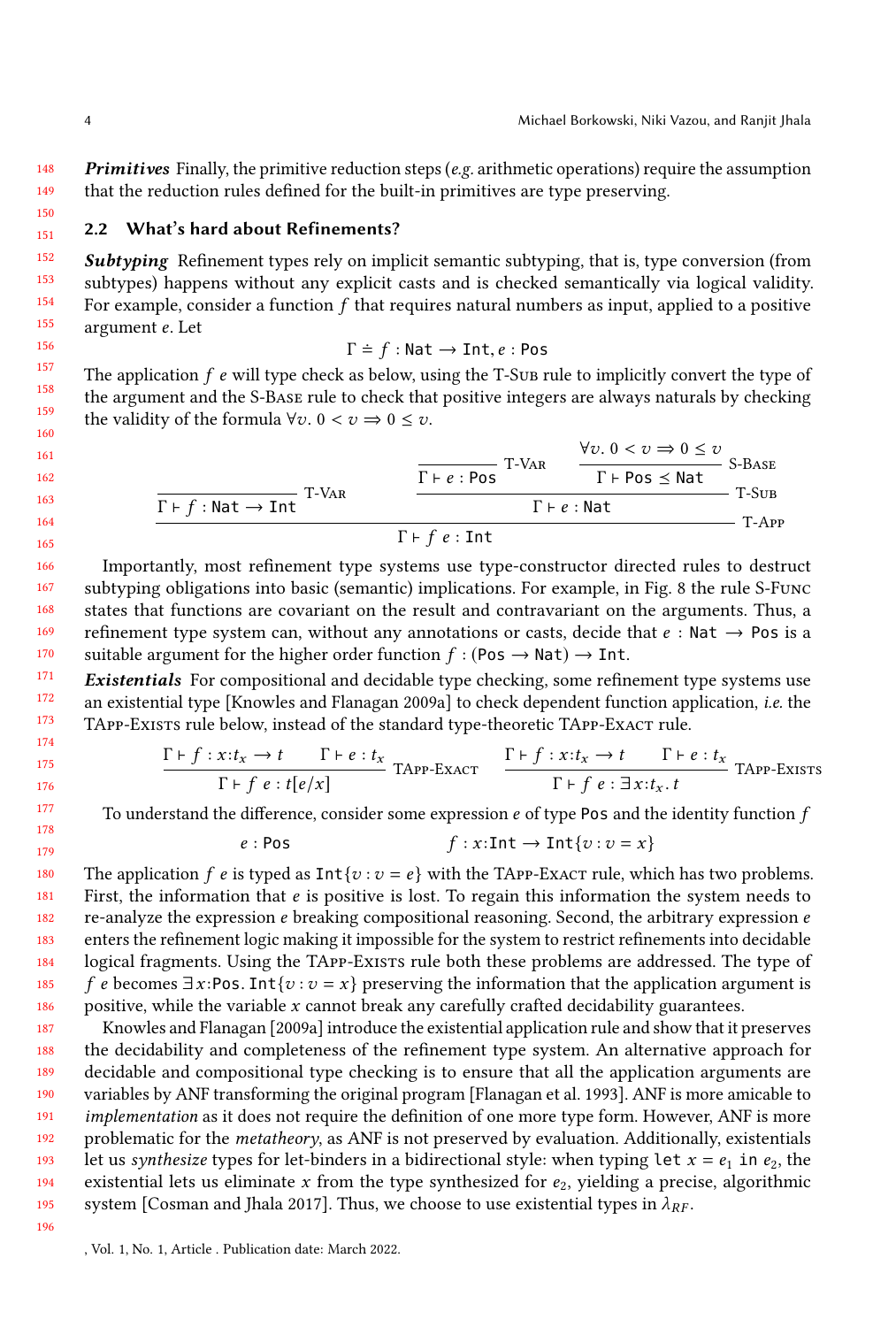197 198 199 Polymorphism Polymorphism is a precious type abstraction [\[Wadler 1989\]](#page-26-3), but combined with refinements, it can lead to imprecise or, worse, unsound systems. As an example, below we present the function max with four potential type signatures.

| 200 |                  |                                                                                            |  |                                                                                                                                                             |
|-----|------------------|--------------------------------------------------------------------------------------------|--|-------------------------------------------------------------------------------------------------------------------------------------------------------------|
| 201 |                  |                                                                                            |  | Definition max = $\lambda x \, y$ if $x < y$ then y else x                                                                                                  |
| 202 | Attempt 1:       |                                                                                            |  | Monomorphism max :: $x:\text{Int} \to y:\text{Int} \to \text{Int}\{v:x \leq v \land y \leq v\}$                                                             |
| 203 | Attempt 2:       | Unrefined Polymorphism max $\therefore$ $x:\alpha \rightarrow y:\alpha \rightarrow \alpha$ |  |                                                                                                                                                             |
| 204 | Attempt 3:       |                                                                                            |  | Refined Polymorphism max $\therefore x : \alpha \rightarrow y : \alpha \rightarrow \alpha \{v : x \leq v \land y \leq v\}$                                  |
| 205 | $\lambda_{RF}$ : |                                                                                            |  | Kinded Polymorphism max $\therefore$ $\forall \alpha : B. \ x : \alpha \rightarrow \gamma : \alpha \rightarrow \alpha \{v : x \leq v \land \gamma \leq v\}$ |
|     |                  |                                                                                            |  |                                                                                                                                                             |

206 207 208 209 210 211 212 213 As a first attempt, we give max a monomorphic type, stating that the result of max is an integer greater or equal to any of its arguments. This type is insufficient because it forgets any information known for max's arguments. For example, if both arguments are positive, the system cannot decide that  $max \ x$  y is also positive. To preserve the argument information we give  $max$  a polymorphic type, as a second attempt. Now the system can deduce that max x y is positive, but forgets that it is also greater or equal to both x and y. In a third attempt, we naively combine the benefits of polymorphism with refinements to give max a very precise type that is sufficient to propagate the arguments' properties (positivity) and max behavior (inequality).

214 215 216 217 218 219 220 Unfortunately, refinements on arbitrary type variables are dangerous for two reasons. First, the type of max implies that the system allows comparison between any values (including functions). Second, if refinements on type variables are allowed, then, for soundness [\[Belo et al.](#page-25-15) [2011\]](#page-25-15), all the types that substitute variables should be refined. For example, if a type variable is refined with false (that is,  $\alpha \{v : \text{false}\}\$ ) and gets instantiated with an unrefined function type  $(x : t_x \rightarrow t)$ , then the false refinement is lost and the system becomes unsound.

221 222 223 224 225 226 **Base Kind when Refined** To preserve the benefits on refinements on type variables, without the complications of refining function types, we introduce a kind system that separates the type variables that can be refined with the ones that cannot. Variables with the base kind B, can be refined, compared, and only substituted by base, refined types. The other type variables have kind  $\star$  and can only be trivially refined with true. With this kind system, we give max a polymorphic and precise type that naturally rejects non comparable (e.g. function) arguments.

### <span id="page-4-0"></span>2.3 From  $\lambda_F$  to  $\lambda_{RF}$

229 230 231 The metatheory for  $\lambda_{RF}$  requires us to enrich that of  $\lambda_F$  with three essential and non-trivial blocks  $-$  shown as shaded regions in Fig.  $1$   $-$  that help surmount the challenges posed by the combination of refinements with existentials, subtyping and polymorphism.

232 233 234 235 236 237 238 239 240 241 242 243 244 **Typing Inversion** First, thanks to (refinement) subtyping  $\lambda_{RF}$  is not syntax directed, and so we cannot directly invert the typing derivations of terms to get derivations for their sub-terms. For example, we cannot directly invert a derivation  $\Gamma \vdash \lambda x.e : x : t_x \rightarrow t$  to obtain a typing derivation that the body  $e$  has type  $t$  because the above derivation may have been established using (multiple instances of) subtyping. The typing inversion lemmas address this problem by using the *transitivity* of subtyping to restructure the judgment tree to collapse all use of subtyping in a way that lets us invert the non-subtyping judgment, to let us conclude that if a term (e.g.  $\lambda x.e$ ) is well-typed, then its components (e.g. e) are also well-typed. The proof of transitivity of subtyping is non-trivial due to the presence of existential types. We cannot proceed by induction on the structure of the two subtyping judgments ( $\Gamma \vdash t_1 \leq t_2$  and  $\Gamma \vdash t_2 \leq t_3$ ), because we do not apply the inductive hypothesis directly to subderivations. We must first apply the substitution and narrowing lemmas in various cases, which may increase the size of the derivations used in the recursive calls (§ [6.1\)](#page-16-0). Thus we must instead identify a different termination metric to show that the induction is well-founded.

245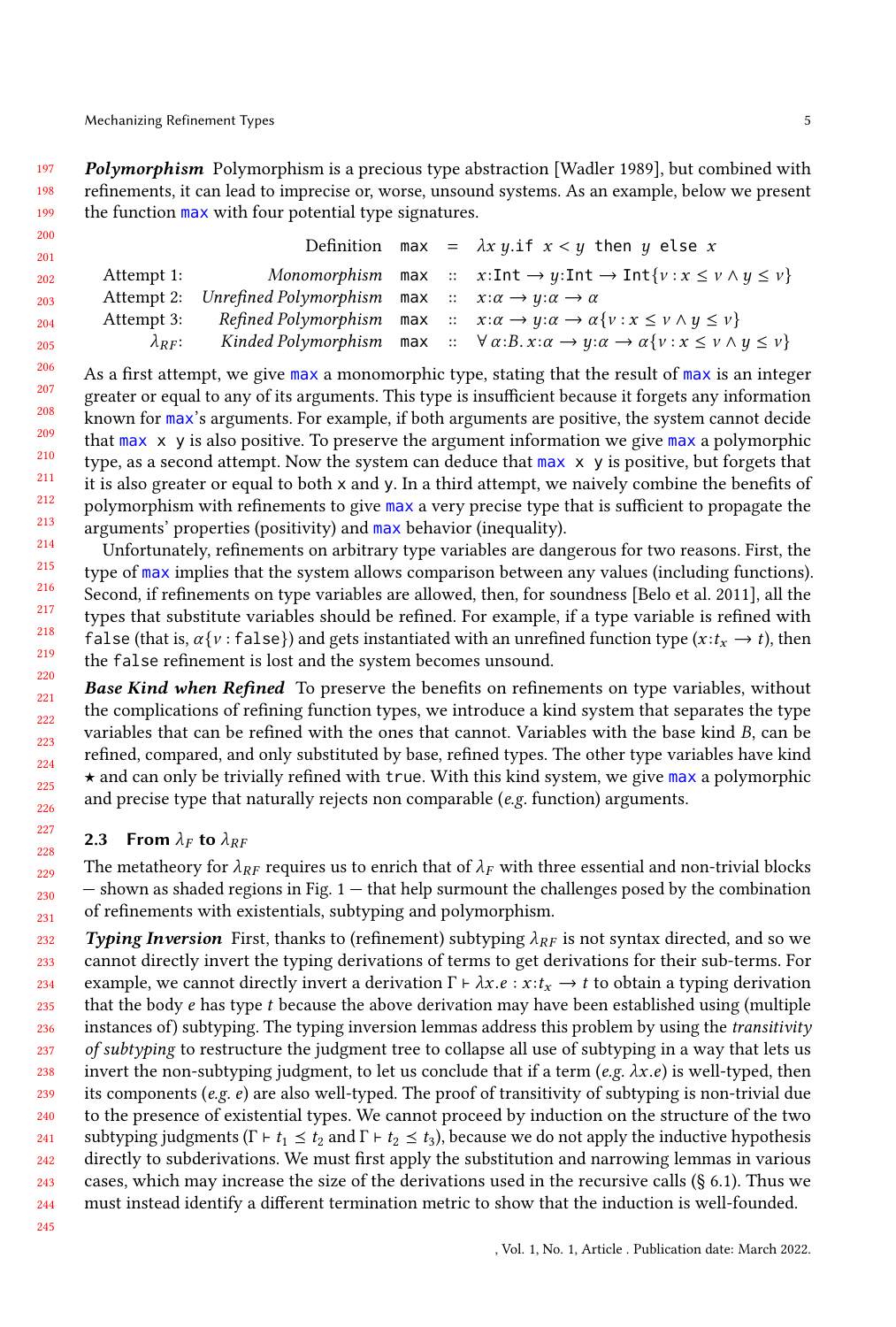<span id="page-5-1"></span>

|               |            |                       | <b>Primitives</b> $c ::= true   false$ | booleans                |
|---------------|------------|-----------------------|----------------------------------------|-------------------------|
|               |            |                       | $0, 1, 2, \ldots$                      | integers                |
|               |            |                       | $\wedge, \vee, \neg, \leftrightarrow$  | boolean ops.            |
|               |            |                       | $\leq$ , $=$                           | polymorphic comparisons |
| <i>Values</i> | $\upsilon$ | $\mathrel{\mathop:}=$ | c                                      | primitives              |
|               |            |                       | $X, Y, \ldots$                         | variables               |
|               |            |                       | $\lambda x.e$                          | abstractions            |
|               |            |                       | $\Lambda \alpha$ :k.e                  | type abstractions       |
| <b>Terms</b>  | $\epsilon$ |                       | $\mathcal{D}$                          | values                  |
|               |            |                       | $e_1$ $e_2$                            | applications            |
|               |            |                       | e[t]                                   | type applications       |
|               |            |                       | let $x = e_1$ in $e_2$                 | let-binders             |
|               |            |                       | e : t                                  | annotations             |
|               |            |                       |                                        |                         |

Fig. 2. Syntax of Primitives, Values, and Expressions.

264 265 266 267 268 269 270 271 272 273 **Subtyping** The biggest difference between the two metatheories is that  $\lambda_{RF}$  has a notion of subtyping which is crucial to making refinements practical. Subtyping complicates  $\lambda_{RF}$  by introducing a mutual dependency between the lemmas for typing and subtyping judgments. Recall that typing depends on subtyping due to the usual subsumption rule (T-Sub in Fig. [7\)](#page-11-0) that lets us weaken the type of a term with a super-type. Conversely, subtyping depends upon typing because of the rule (S-Witn in Fig. [8\)](#page-14-0) which establishes subtyping between existential types. Thanks to this mutual dependency, all of the lemmas from  $\lambda_F$  that relate to typing judgments, *i.e.* the weakening and substitution lemmas, are now mutually recursive with new versions for subtyping judgments shown in the diagonal lined region in Fig. [1.](#page-2-0)

274 275 276 277 278 279 280 281 282 **Narrowing** Finally, due to subtyping, the proofs of the typing inversion and substitution lemmas for  $\lambda_{RF}$  require narrowing lemmas that allow us to replace a type that appears inside the binding environment of a judgment with a subtype, thus "narrowing" the scope of the judgment. Due to the mutual dependencies between the typing and subtyping judgments of  $\lambda_{RF}$ , we must prove narrowing for both typing and subtyping, which in turn depend on narrowing for well-formedness judgments. A few important cases of the narrowing proofs require other technical lemmas shown in the checkerboard region of Fig. [1.](#page-2-0) For example, the proof of narrowing for the "occurrence-typing" rule T-Var that crucially enables path-sensitive reasoning, uses a lemma on selfifying [\[Ou et al.](#page-25-16) [2004\]](#page-25-16) the types involved in the judgments.

## <span id="page-5-0"></span>3 LANGUAGE

For brevity, clarity and also to cut a circularity in the metatheory (in rule WF-REFN in  $\S$  [4.1\)](#page-9-0), we formalize refinements using two calculi. The first is the *base* language  $\lambda_F$ : a classic System F [\[Pierce 2002a\]](#page-25-9) with call-by-value semantics extended with primitive Int and Bool types and operations. The second calculus is the *refined* language  $\lambda_{RF}$  which extends  $\lambda_F$  with refinements. By using the first calculus to express the typing judgments for our refinements, we avoid making the well-formedness and typing judgments be mutually dependent in our full language. We use the grey highlights to indicate the extensions to the syntax and rules of  $\lambda_F$  needed to support refinements in  $\lambda_{RF}$ .

, Vol. 1, No. 1, Article . Publication date: March 2022.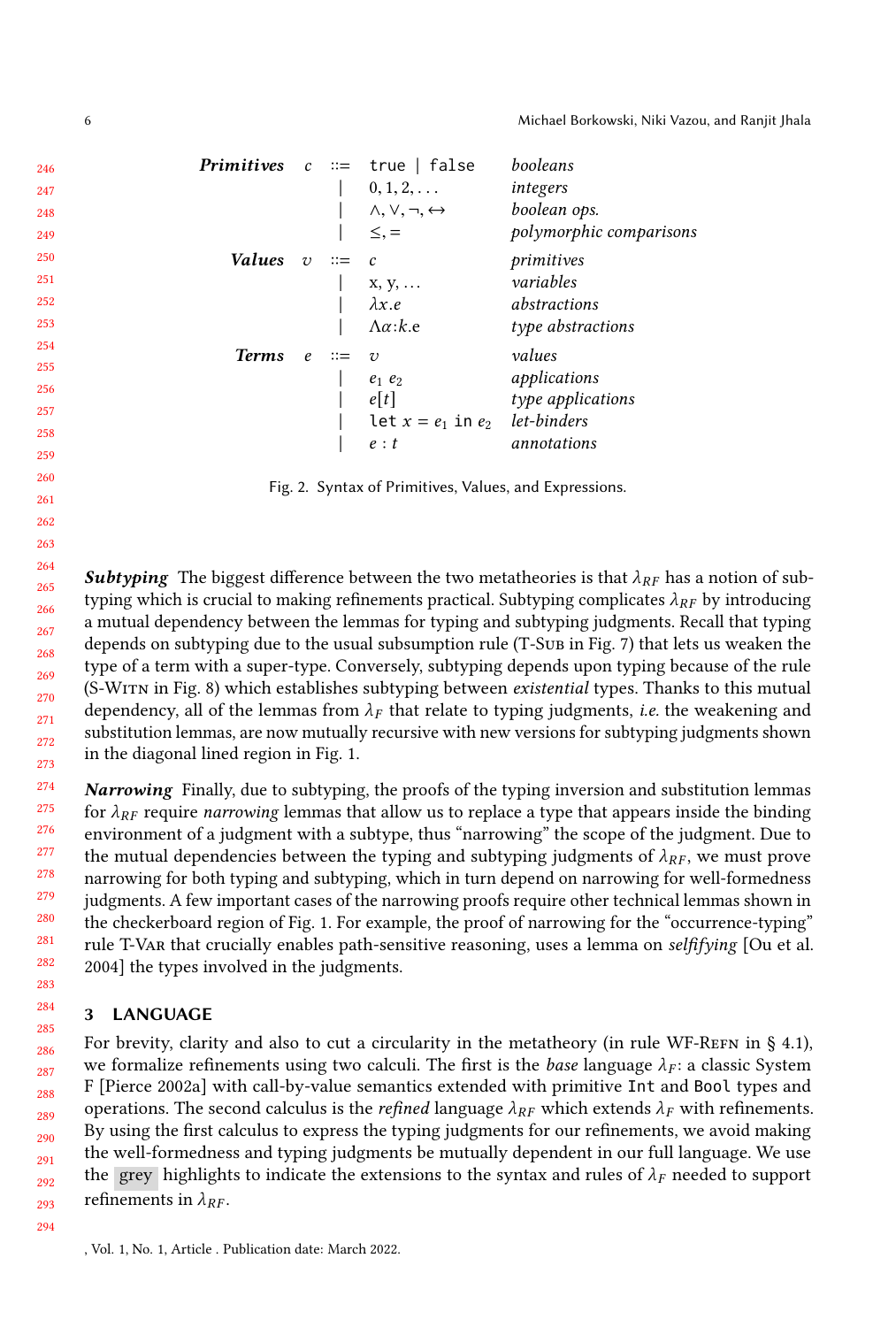#### 295 3.1 Syntax

296 We start by describing the syntax of terms and types in the two calculi.

297 298 299 300 301 302 303 Constants, Values and Terms Fig. [2](#page-5-1) summarizes the syntax of terms in both calculi. Terms are stratified into primitive *constants* and *values*. The primitives  $c$  include  $Int$  and Bool constants, primitive boolean operations, and polymorphic comparison and equality primitive. Values  $v$  are those expressions which cannot be evaluated any further, including primitive constants, binders and  $\lambda$ - and type- abstractions. Finally, the terms e comprise values, value- and type- applications, let-binders and annotated expressions.

304 305 306 307 308 309 310 311 312 **Kinds & Types** Fig. [3](#page-7-0) shows the syntax of the types, with the grey boxes indicating the extensions to  $\lambda_F$  required by  $\lambda_{RF}$ . In  $\lambda_{RF}$ , only base types Bool and Int can be refined: we do not permit refinements for functions and polymorphic types.  $\lambda_{RF}$  enforces this restriction using two kinds which denote types that may (B) or may not  $\star$ ) be refined. The (unrefined) base types b comprise Int, Bool, and type variables  $\alpha$ . The simplest type is of the form  $b\{v : p\}$  comprising a base type b and a *refinement* that restricts b to the subset of values v that satisfy p *i.e.* for which p evaluates to true. We use refined base types to build up dependent function types (where the input parameter  $x$  can appear in the output type's refinement), existential and polymorphic types. In the sequel, we write b to abbreviate  $b\{v : \text{true}\}\$  and call types refined with only true "trivially refined" types.

313 314 Refinement Erasure The reduction semantics of our polymorphic primitives are defined using an *erasure* function that returns the unrefined,  $\lambda_F$  version of a refined  $\lambda_{RF}$  type:

$$
\lfloor b\{v:p\}\rfloor = b, \quad \lfloor x:t_x \to t\rfloor = \lfloor t_x \rfloor \to \lfloor t\rfloor, \quad \lfloor \exists x:t_x, t\rfloor = \lfloor t\rfloor, \quad \text{and} \quad \lfloor \forall \alpha:k, t\rfloor = \forall \alpha:k, \lfloor t\rfloor
$$

316 317 318 319 **Environments** Fig. [3](#page-7-0) describes the syntax of typing environments  $\Gamma$  which contain both term variables bound to types and type variables bound to kinds. These variables may appear in types bound later in the environment. In our formalism, environments grow from right to left.

320 321 322 323 324 325 326 327 328 320 Note on Variable Representation Our metatheory requires that all variables bound in the environment be distinct. Our mechanization enforces this invariant via the locally nameless representation [\[Aydemir et al.](#page-25-17) [2005\]](#page-25-17): free and bound variables become distinct objects in the syntax, as are type and term variables. All free variables have unique names which never conflict with bound variables represented as de Bruijn indices. This eliminates the possibility of capture in substitution and the need to perform alpha-renaming during substitution. The locally nameless representation avoids the need for technical manipulations such as index shifting by using names instead of indices for the free variables (we discuss alternatives representations in § [8\)](#page-22-0). To simplify the presentation of the syntax and rules, we use names for bound variables to make the dependent nature of the function arrow clear.

### 3.2 Dynamic Semantics

332 333 Fig. [4](#page-7-1) summarizes the substitution-based, call-by-value, contextual, small-step semantics for both calculi. We specify the reduction semantics of the primitives using the functions  $\delta$  and  $\delta_T$ .

334 335 336 337 338 339 340 341 342 Substitution The key difference with standard formulations is the notion of substitution for type variables at (polymorphic) type-application sites as shown in rule E-AppTAbs in Fig. [4.](#page-7-1) Fig. [5](#page-8-1) summarizes how type substitution is defined, which is standard except for the last line which defines the substitution of a type variable  $\alpha$  in a refined type variable  $\alpha\{x : p\}$  with a type t which is potentially refined. To do this substitution, we combine p with the type t by using strengthen $(t, p, x)$ which essentially conjoins the refinement  $p$  to the top-level refinement of a base-kinded  $t$ . For existential types, strengthen pushes the refinement through the existential quantifier. Function and quantified types are left unchanged as they cannot be used to instantiate a refined type variable (which must be of base kind).

343

330 331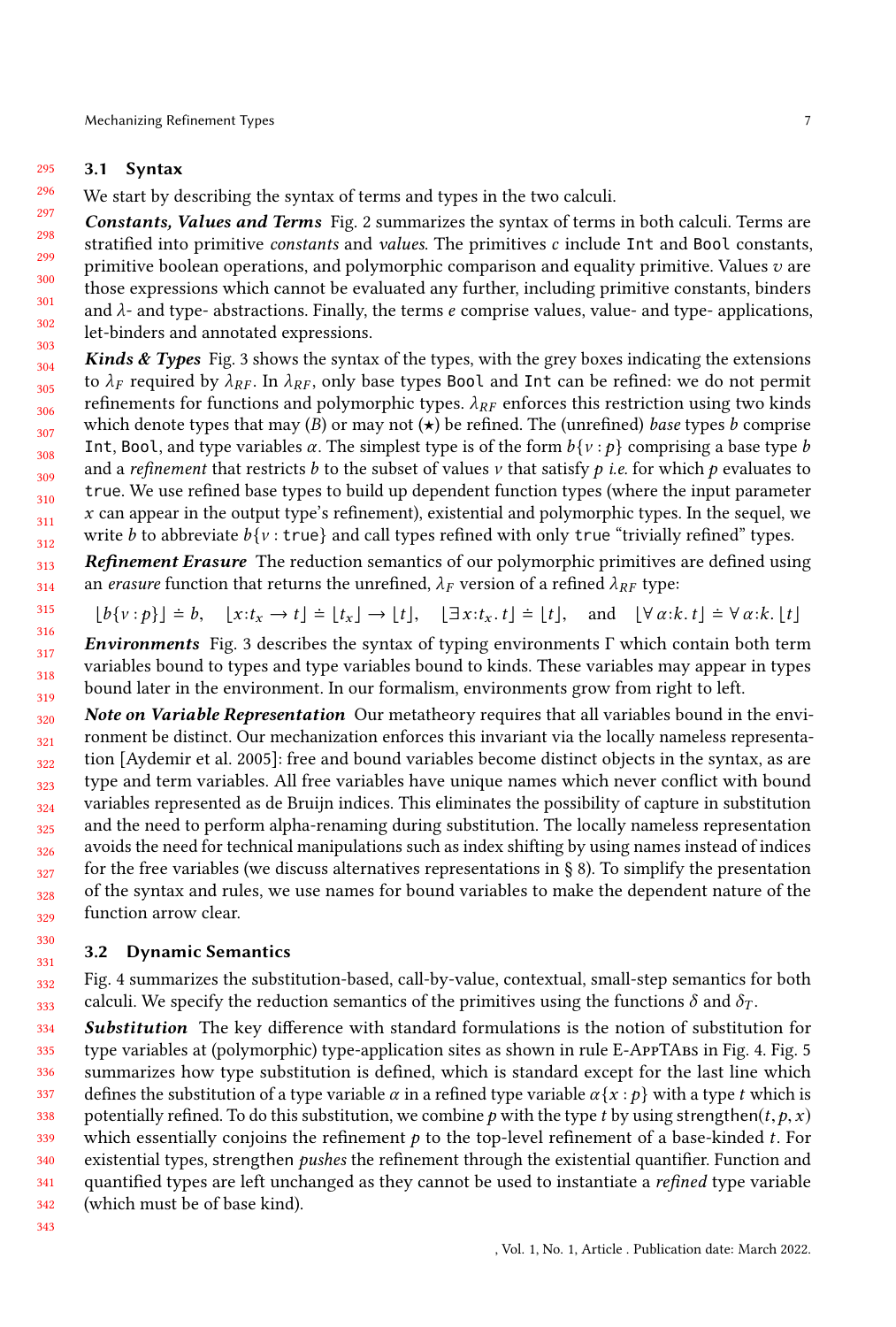8 Michael Borkowski, Niki Vazou, and Ranjit Jhala

<span id="page-7-0"></span>

| <b>Predicates</b> $p ::= \{e   \exists \Gamma. \Gamma \vdash_F e : \text{Bool}\}\$ | boolean-typed terms |
|------------------------------------------------------------------------------------|---------------------|
| <i>Base Types</i> $b ::=$ Bool                                                     | booleans            |
| Int                                                                                | integers            |
| $\alpha$                                                                           | type variables      |
| <b>Types</b> $t := b\{v : p\}$                                                     | refined base type   |
| $\vert \quad x:t_x\rightarrow t$                                                   | function type       |
| $\exists x:t_{x}.t$                                                                | existential type    |
| $\forall \alpha: k.t$                                                              | polymorphic type    |
| <i>Environments</i> $\Gamma ::= \emptyset$                                         | empty environment   |
| $\Gamma, x : t$                                                                    | variable binding    |
| $\Gamma, \alpha: k$                                                                | type binding        |
|                                                                                    |                     |

<span id="page-7-1"></span>364 365 366 367 368 369 370 371 372 373 374 375 376 377 378 379 380 381 382 Operational Semantics  $e \hookrightarrow e'$  $\overline{c\ v \hookrightarrow \delta(c,v)}$  E-Prim  $\overline{c[t] \hookrightarrow \delta_T(c, \lfloor t \rfloor)}$  E-PrimT  $e \hookrightarrow e'$  $\frac{e \hookrightarrow e'}{e \cdot e_1 \hookrightarrow e' \cdot e_1}$  E-App1  $\qquad \frac{e \hookrightarrow e'}{v \cdot e \hookrightarrow v}$  $\overline{v e \leftrightarrow v e'}$  E-App2  $\overline{(\lambda x.e) v \leftrightarrow e[v/x]}$  E-AppABS  $e \hookrightarrow e'$  $\overline{e[t] \hookrightarrow e'[t]}$  E-AppT  $\overline{(\Lambda \alpha:k.e)[t]} \hookrightarrow e[t/\alpha]$ <sup>E-AppTABS</sup>  $e_x \hookrightarrow e'_x$ Let  $x = e_x$  in  $e \hookrightarrow$  let  $x = e'_x$  in  $e$ <br>Let  $x = v$  in  $e \hookrightarrow e[v/x]$ <br>Let  $x = v$  in  $e \hookrightarrow e[v/x]$  $e \hookrightarrow e'$  $e: t \hookrightarrow e': t$ <sup>E-Ann</sup>  $\overline{v : t \hookrightarrow v}$  E-AnnV Fig. 4. The small-step semantics.

**Primitives** The function  $\delta(c, v)$  specifies what an application c v of a built-in monomorphic primitive evaluates to. The reductions are defined in a curried manner, *i.e.* we have that  $\leq m n \hookrightarrow^*$  $\delta(\delta(\leq,m),n)$ . Currying gives us unary relations like m≤ which is a partially evaluated version of the  $\le$  relation. We also denote by  $\delta_T (= \lfloor t \rfloor)$  and  $\delta_T(\le, \lfloor t \rfloor)$  a function specifying the reduction

388 389 390

391 392

, Vol. 1, No. 1, Article . Publication date: March 2022.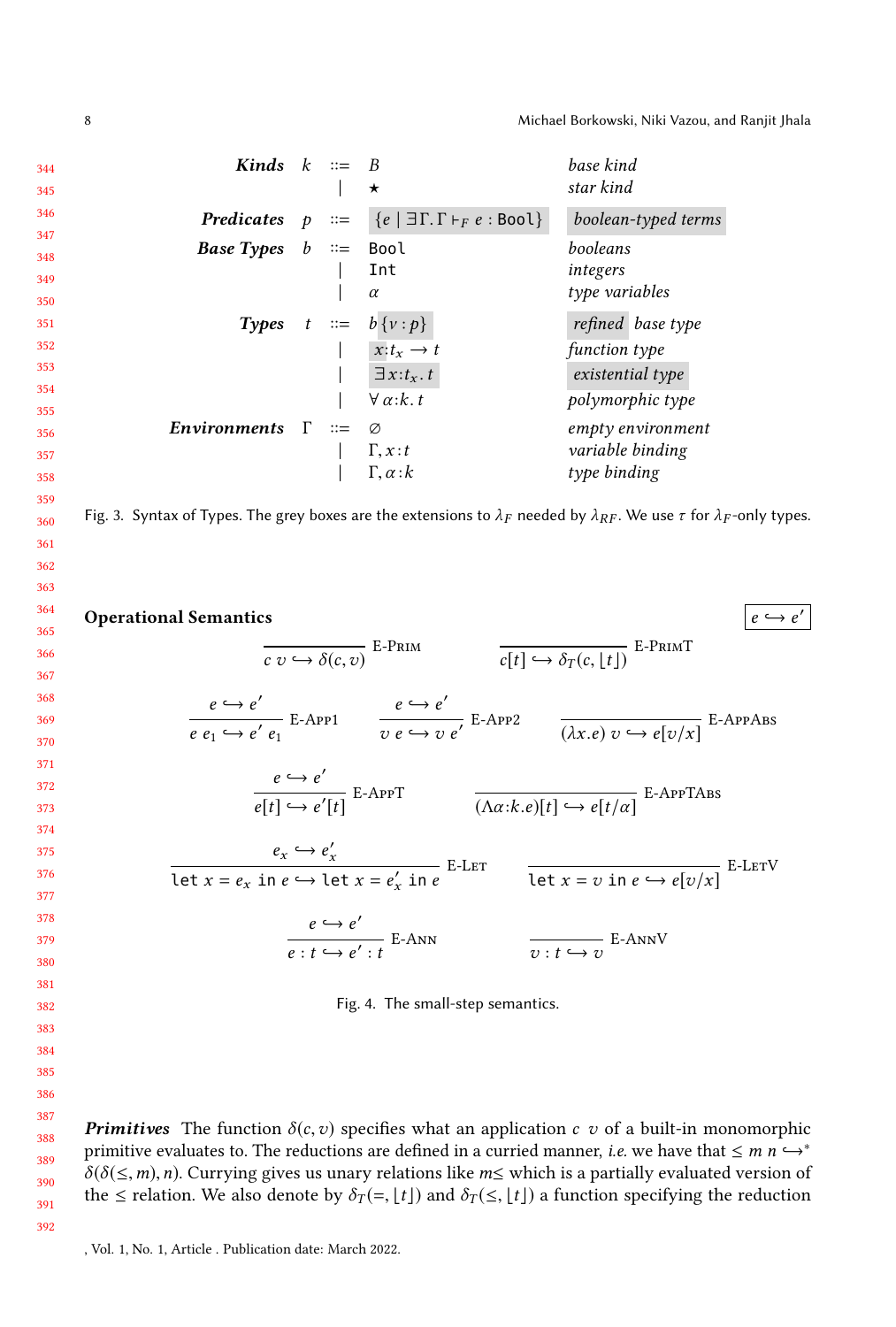<span id="page-8-1"></span>

| 393  | $\beta\{x:\rho\}\left[t_{\alpha}/\alpha\right]\doteq\beta\{x:\rho\left[t_{\alpha}/\alpha\right]\},\alpha\neq\beta$ |
|------|--------------------------------------------------------------------------------------------------------------------|
| 394  | $(x:t_r \rightarrow t)[t_{\alpha}/\alpha] \doteq x:(t_r[t_{\alpha}/\alpha]) \rightarrow t[t_{\alpha}/\alpha]$      |
| 395  | $(\exists x : t_x. t)  t_\alpha/\alpha  = \exists x : (t_x  t_\alpha/\alpha ). t  t_\alpha/\alpha $                |
| 396  | $(\forall \beta:k. t)[t_{\alpha}/\alpha] \doteq \forall \beta:k. t[t_{\alpha}/\alpha]$                             |
| 397  | $\alpha\{x:\rho\}\left[t_{\alpha}/\alpha\right] \doteq$ strengthen $(t_{\alpha},p[t_{\alpha}/\alpha],x)$           |
| 398  |                                                                                                                    |
| -399 |                                                                                                                    |

```
strengthen(\alpha\{z:q\},p,x) = \alpha\{z:p|z/x|\wedge q\}strengthen(\exists z: t_z. t, p, x) = \exists z: t_z. strengthen(t, p, x)
strengthen(x : t_x \rightarrow t, \ldots) \doteq x : t_x \rightarrow tstrengthen(\forall \alpha : k. t, , \rangle \doteq \forall \alpha : k. t
```
Fig. 5. Type substitution.

rules for type applications for the polymorphic built-in primitives = and  $\leq$ .

| 99              |                                                 |  | $\delta(\wedge, \text{true}) \doteq \lambda x. x \qquad \delta(\leftrightarrow, \text{true}) \doteq \lambda x. x \qquad \delta_T(\Rightarrow, \text{Bool}) \doteq \leftrightarrow$ |  |                                                                                    |  |
|-----------------|-------------------------------------------------|--|------------------------------------------------------------------------------------------------------------------------------------------------------------------------------------|--|------------------------------------------------------------------------------------|--|
| 10 <sup>1</sup> | $\delta(\wedge, false)$ = $\lambda x$ . false   |  | $\delta(\leftrightarrow, \text{false})$ = $\lambda x. \neg x$ $\delta_T (=, \text{Int})$ = =                                                                                       |  |                                                                                    |  |
| 11 <sup>1</sup> | $\delta(\vee, \text{true})$ = $\lambda x.$ true |  | $\delta(\leq,m) \cong m \leq \delta_T(\leq,\text{Bool}) \cong \leq$                                                                                                                |  |                                                                                    |  |
| 12 <sup>2</sup> | $\delta(\vee, false) = \lambda x. x$            |  |                                                                                                                                                                                    |  | $\delta(m \leq, n) \doteq (m \leq n) \quad \delta_T(\leq, \text{Int}) \doteq \leq$ |  |
| 13 <sup>1</sup> | $\delta(\neg, true)$ = false                    |  | $\delta (=,m) \doteq m =$                                                                                                                                                          |  |                                                                                    |  |
| 14 <sup>°</sup> | $\delta(\neg, false)$ = true                    |  | $\delta(m=,n) \doteq (m=n)$                                                                                                                                                        |  |                                                                                    |  |
|                 |                                                 |  |                                                                                                                                                                                    |  |                                                                                    |  |

415 416 417 **Determinism** Our proof of soundness uses the following determinism property of the operational semantics.

<span id="page-8-2"></span>LEMMA 3.1 (DETERMINISM). For every expression  $e$ ,

- there exists at most one term e' such that  $e \hookrightarrow e'$ ,<br>• there exists at most one value z, such that  $e \hookrightarrow^* z$
- there exists at most one value v such that  $e \hookrightarrow^* v$ , and
- if e is a value there is no term  $e'$  such that  $e \hookrightarrow e'$ .

### <span id="page-8-0"></span>4 STATIC SEMANTICS

The static semantics of our calculi comprise four main judgment forms: well-formedness judgments that determine when a type or environment is syntactically well-formed (in  $\lambda_F$  and  $\lambda_{RF}$ ); typing judgments that stipulate that a term has a particular type in a given context (in  $\lambda_F$  and  $\lambda_{RF}$ ); subtyping judgments that establish when one type can be viewed as a subtype of another (in  $\lambda_{RF}$ ); and *implication* judgments that establish when one predicate implies another (in  $\lambda_{RF}$ ). Next, we present the static semantics of  $\lambda_{RF}$  by describing each of these judgments and the rules used to establish them. We use grey to highlight the antecedents and rules specific to  $\lambda_{RF}$ .

Cofinite Quantification We define our rules using the cofinite quantification technique of [Ay](#page-25-11)[demir et al.](#page-25-11) [\[2008\]](#page-25-11). This technique enforces a small (but critical) restriction in the way fresh names are introduced in the antecedents of rules. For example, below we present the standard (on the left) and our (on the right) rules for type abstraction.

$$
\frac{\alpha' \notin \Gamma \ \alpha': k, \Gamma \vdash e[\alpha'/\alpha]: t[\alpha'/\alpha]}{\Gamma \vdash \Lambda \alpha: k.e : \forall \alpha: k. t} T\text{-}Ass\text{-}Ex} \frac{\forall \alpha' \notin \Gamma. \ \alpha': k, \Gamma \vdash e[\alpha'/\alpha]: t[\alpha'/\alpha]}{\Gamma \vdash \Lambda \alpha: k.e : \forall \alpha: k. t} T\text{-}T\text{-}Ass}
$$

The standard rule T-Abs-Ex requires the existence of a fresh type variable name  $\alpha'$ . Instead our co-finite quantification rule states that the rule holds for any name excluding a finite set of names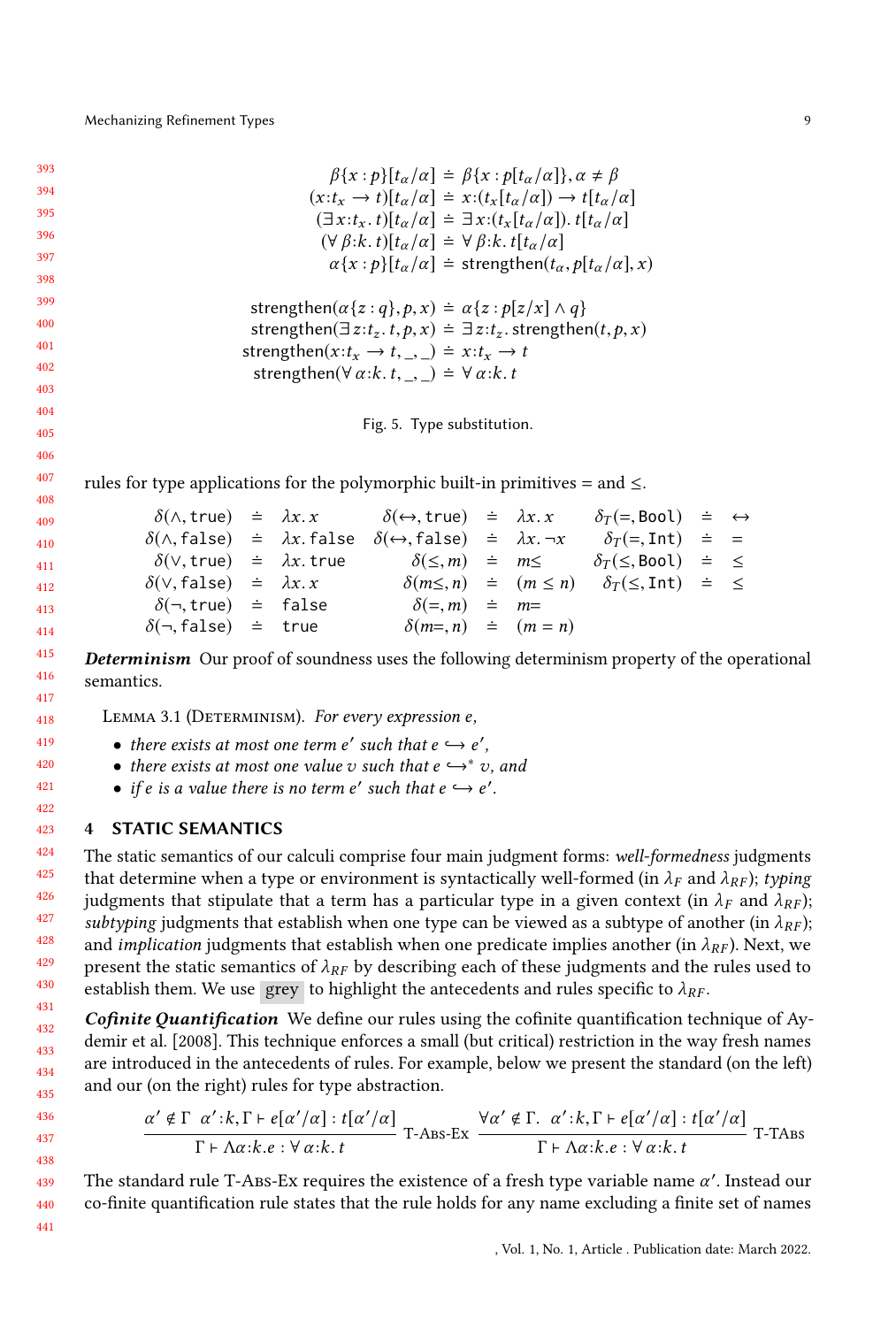442 443 (here the ones that already appear in Γ). As observed by [Aydemir et al.](#page-25-11) [\[2008\]](#page-25-11) this rephrasing simplifies the mechanization of metatheory by eliminating the need for renaming lemmas.

### <span id="page-9-0"></span>4.1 Well-formedness

448 449 450 451 452 453 454 **Judgments** The ternary judgment  $\Gamma \vdash_w t : k$  says that the type t is well-formed in the environment <sup>Γ</sup> and has kind <sup>k</sup>. The judgment <sup>⊢</sup>w <sup>Γ</sup> says that the environment <sup>Γ</sup> is well formed, meaning that variables are only bound to well-formed types. Well-formedness is also used in the (unrefined) system  $\lambda_F$ , where  $\Gamma \vdash_w \tau : k$  means that the (unrefined)  $\lambda_F$  type  $\tau$  is well-formed in environment Γ and has kind k and  $\vdash_w \Gamma$  means that the free type and expression variables of the unrefined environment Γ are bound earlier in the environment. While well-formedness is not strictly required for  $\lambda_F$ , we found it helpful to simplify the mechanization [\[Rémy 2021\]](#page-25-18).

456 457 458 459 460 461 462 463 464 465 466 467 468 469 470 471 472 473 474 475 476 477 478 Rules Fig. [6](#page-10-0) summarizes the rules that establish the well-formedness of types and environments, with the grey highlighting the parts relevant for refinements. Rule WF-Base states that the two closed base types (Int and Bool) are well-formed and have base kind on their own or with trivial refinement true. Similarly, rule WF-Var says that an unrefined or trivially refined type variable  $\alpha$  is well-formed having kind k so long as  $\alpha$ : k is bound in the environment. The rule WF-REFN stipulates that a refined base type  $b\{x : p\}$  is well-formed with base kind in some environment if the unrefined base type  $b$  has base kind in the same environment and if the refinement predicate  $p$ has type Bool in the environment augmented by binding a fresh variable to type b. Note that if  $b \equiv \alpha$  then we can only form the antecedent  $\Gamma \vdash_w \alpha\{x : \text{true}\} : B$  when  $\alpha : B \in \Gamma$  (rule WF-VAR), which prevents us from refining star-kinded type variables. To break a circularity in our judgments, in which well-formedness judgments can appear in the antecedent position of typing judgments and a typing judgment would appear in the antecedent position of WF-REFN, we stipulate only a  $\lambda_F$  judgment for p having underlying type Bool. Our rule WF-Func states that a function type  $x : t_x \to t$  is well-formed with star kind in some environment Γ if both type  $t_x$  is well-formed (with any kind) in the same environment and type t is well-formed (with any kind) in the environment  $\Gamma$ augmented by binding a fresh variable to  $t_x$ . Rule WF-Exis states that an existential type  $\exists x : t_x$ . t is well-formed with some kind k in some environment  $\Gamma$  if both type  $t_x$  is well-formed (with any kind) in the same environment and type t is well-formed with kind  $k$  in the environment  $\Gamma$  augmented by binding a fresh variable to  $t_x$ . Rule WF-Poly establishes that a polymorphic type  $\forall \alpha : k. t$  has star kind in environment  $\Gamma$  if the inner type t is well-formed (with any kind) in environment  $\Gamma$ augmented by binding a fresh type variable  $\alpha$  to kind k. Finally, rule WF-KIND simply states that if a type t is well-formed with base kind in some environment, then it is also well-formed with star kind. This rule is required by our metatheory to convert base to star kinds in type variables.

As for environments, rule WFE-Emp states that the empty environment is well-formed. Rule WFE-BIND says that a well-formed environment Γ remains well-formed after binding a fresh variable x to any type  $t_x$  that is well-formed in Γ. Finally rule WFE-TBIND states that a well-formed environment remains well-formed after binding a fresh type variable to any kind.

### 4.2 Typing

The judgment  $\Gamma \vdash e : t$  states that the term e has type t in the context of environment  $\Gamma$ . We write Γ  $\vdash_F e : \tau$  to indicate that term e has the (unrefined)  $\lambda_F$  type  $\tau$  in the (unrefined) context Γ. Fig. [7](#page-11-0) summarizes the rules that establish typing for both  $\lambda_F$  and  $\lambda_{RF}$ , with the grey highlight indicating the extensions needed for  $\lambda_{RF}$ .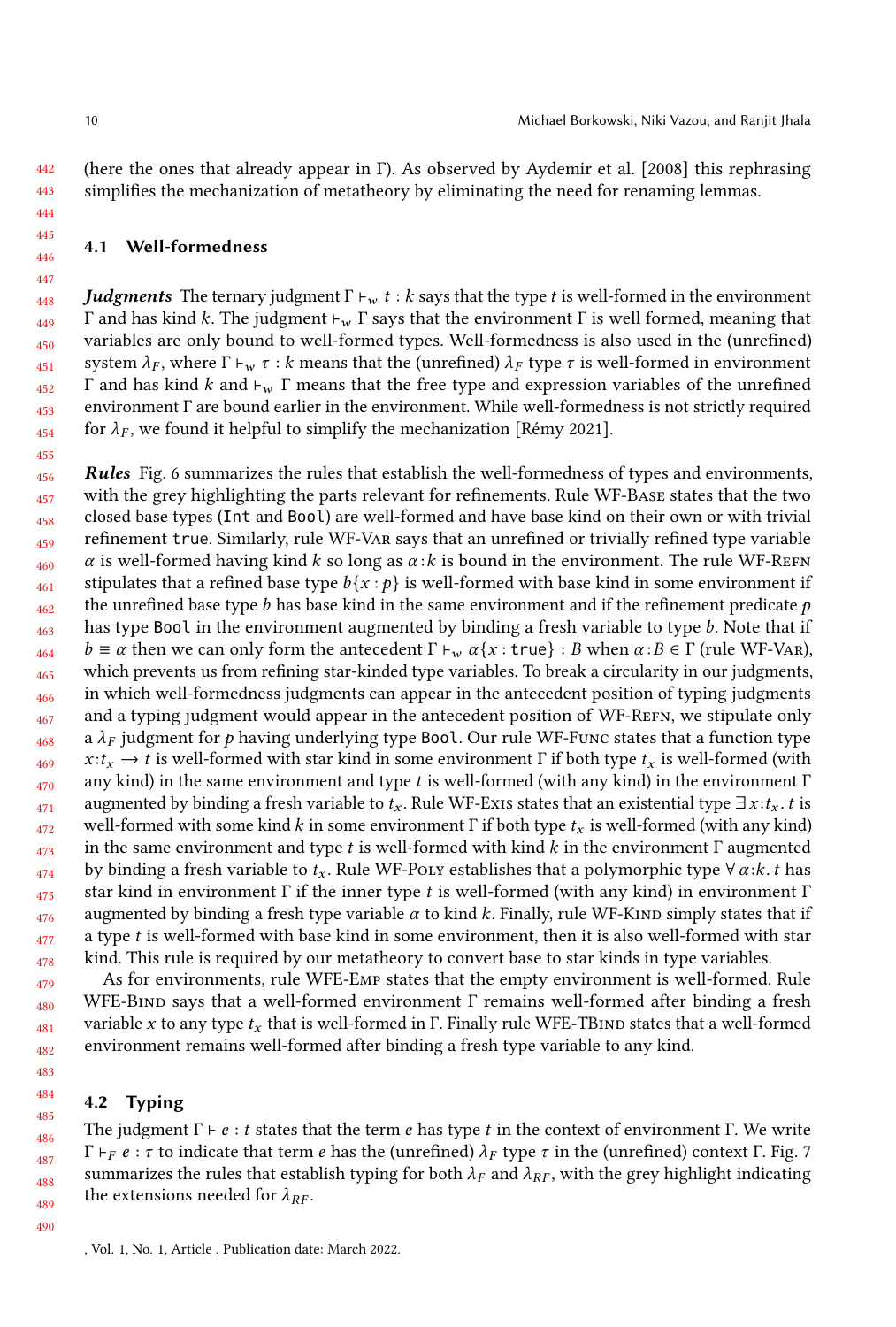491 **Well-formed Type**  $\begin{array}{c} \vert \Gamma \vdash_w t : k \end{array}$ 

492 493 494

<span id="page-10-0"></span>
$$
\frac{b \in \{Bool, Int\}}{\Gamma \vdash_w b \{x : true\} : B} \text{ WF-BASE} \qquad \frac{\alpha : k \in \Gamma}{\Gamma \vdash_w \alpha \{x : true\} : k} \text{ WF-VAR}
$$
\n
$$
\frac{\Gamma \vdash_w b \{x : true\} : B \quad \forall y \notin \Gamma. \quad y : b, [\Gamma] \vdash_F p[y/x] : \text{Bool}}{\Gamma \vdash_w b \{x : p\} : B} \text{ WF-REFN}
$$
\n
$$
\frac{\Gamma \vdash_w t_x : k_x \quad \forall y \notin \Gamma. \quad y : t_x, \Gamma \vdash_w t[y/x] : k}{\Gamma \vdash_w x : t_x \rightarrow t : \star} \text{ WF-Func}
$$
\n
$$
\frac{\Gamma \vdash_w t_x : k_x \quad \forall y \notin \Gamma. \quad y : t_x, \Gamma \vdash_w t[y/x] : k}{\Gamma \vdash_w \exists x : t_x. t : k} \text{ WF-Exrs}
$$
\n
$$
\frac{\forall \alpha' \notin \Gamma. \quad \alpha' : k, \Gamma \vdash_w t[\alpha'/\alpha] : k_t}{\Gamma \vdash_w \forall \alpha : k. t : \star} \text{ WF-Port} \qquad \frac{\Gamma \vdash_w t : B}{\Gamma \vdash_w t : \star} \text{ WF-KIND}
$$
\nWell-formed Environment\n
$$
\frac{\vdash_w \Gamma \vdash_w \Gamma \vdash_w \Gamma \vdash_w \Gamma \vdash_w \Gamma \vdash_w \Gamma \vdash_w \Gamma \vdash_w \Gamma \vdash_w \Gamma \vdash_w \Gamma \vdash_w \Gamma \vdash_w \Gamma \vdash_w \Gamma \vdash_w \Gamma \vdash_w \Gamma \vdash_w \Gamma \vdash_w \Gamma \vdash_w \Gamma \vdash_w \Gamma \vdash_w \Gamma \vdash_w \Gamma \vdash_w \Gamma \vdash_w \Gamma \vdash_w \Gamma \vdash_w \Gamma \vdash_w \Gamma \vdash_w \Gamma \vdash_w \Gamma \vdash_w \Gamma \vdash_w \Gamma \vdash_w \Gamma \vdash_w \Gamma \vdash_w \Gamma \vdash_w \Gamma \vdash_w \Gamma \vdash_w \Gamma \vdash_w \Gamma \vdash_w \Gamma \vdash_w \Gamma \vdash_w \Gamma \vdash_w \Gamma \vdash_w \Gamma \vdash_w \Gamma \vdash_w \Gamma \vdash_w \Gamma \vdash_w \Gamma \vdash_w \Gamma \vdash_w \Gamma \vdash_w \Gamma \vdash_w \Gamma \vdash_w \Gamma \vdash_w \Gamma \vdash_w \Gamma \vdash_w \Gamma \vdash_w \Gamma \vd
$$

$$
\frac{\Gamma \vdash_w t_x : k_x \quad \vdash_w \Gamma \quad x \notin \Gamma}{\vdash_w x : t_x, \Gamma}
$$
 WFE-BIND 
$$
\frac{\vdash_w \Gamma \quad \alpha \notin \Gamma}{\vdash_w \alpha : k, \Gamma}
$$
 WFE-TBIND

Fig. 6. Well-formedness of types and environments. The rules for  $\lambda_F$  exclude the grey boxes.

**Typing Primitives** The type of a built-in primitive c is given by the function ty(c), which is defined for every constant of our system. Below we present the essential parts of the ty( $c$ ) definition.

520 521 522

536

539

ty(true)  $\dot{=}$  Bool{ $x : x = \text{true}$ } ty(3)  $\div$  Int $\{x : x = 3\}$ ty( $\wedge$ )  $\doteq x : \text{Bool} \rightarrow y : \text{Bool} \rightarrow \text{Bool} \{v : v = x \wedge y\}$ ty $(m \leq) \equiv y$ :Int  $\rightarrow$  Bool $\{v : v = (m \leq y)\}$ ty( $\leq$ )  $\div$   $\forall \alpha : B. x : \alpha \rightarrow y : \alpha \rightarrow \text{Bool}\{v : v = (x \leq y)\}\$ ty(=)  $\div \forall \alpha : B. \ x : \alpha \rightarrow y : \alpha \rightarrow \text{Bool} \{v : v = (x = y)\}\$ 

529 530 531 532 We note that the  $=$  used in the refinements is the polymorphic equals with type applications elided. Further, we use m≤ to represent an arbitrary member of the infinite family of primitives 0≤, 1≤, 2≤,.... For  $\lambda_F$  we erase the refinements using [ty(c)]. The rest of the definition is similar. Our choice to make the typing and reduction of constants external to our language, *i.e.* respectively

533 534 535 given by the functions ty(c) and  $\delta(c)$ , makes our system easily extensible with further constants. The requirement, for soundness, is that these two functions on constants together satisfy the following four conditions.

<span id="page-10-1"></span>
$$
Step 1337
$$
 **REQUIREMENT 1.** (*Primitives*) *For every primitive c,*   
*538* (1) If ty(*c*) = *b*{*x* : *p*}, *then* ∅ *+*<sub>w</sub> ty(*c*) : *B and* ∅ *+* true ⇒ *p*[*c*/*x*].

, Vol. 1, No. 1, Article . Publication date: March 2022.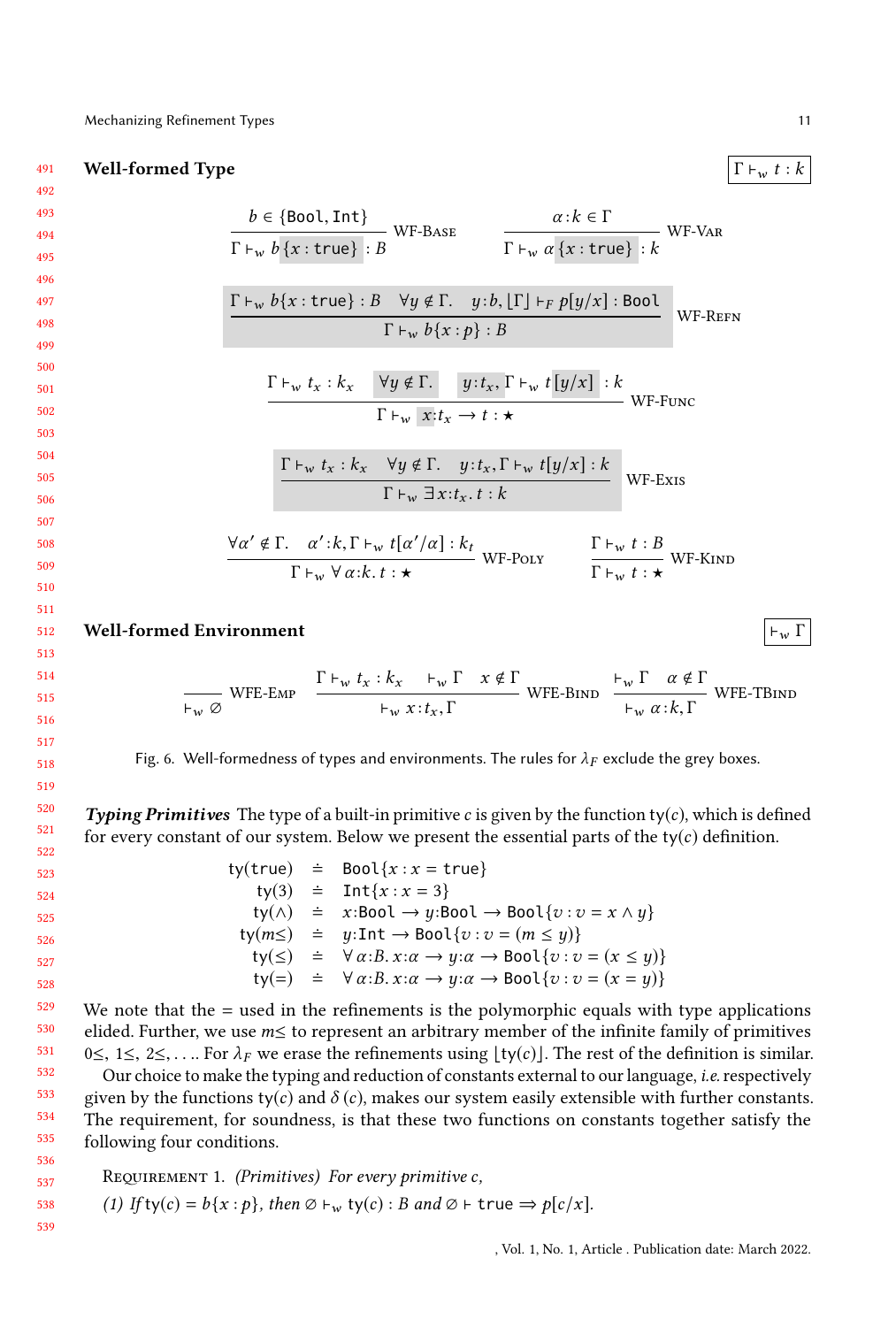<span id="page-11-0"></span>Typing  $\Gamma \vdash e : t$  $ty(c) = t$  $\frac{1}{\Gamma \vdash c : t}$  T-Prim  $x : t \in \Gamma$   $\Gamma \vdash_w t : k$  $\Gamma \vdash x : \text{ self}(\mid t \mid, x, k)$ T-VAR  $\frac{\Gamma \vdash e : x : t_x \to t \quad \Gamma \vdash e_x : t_x}{\Gamma}$ T + e e<sub>x</sub> :  $\exists x : t_x$ . t  $\forall y \notin \Gamma. \quad y: t_x, \Gamma \vdash e[y/x] : \boxed{t[y/x]}$   $\Gamma \vdash_w t_x: k_x$  $\frac{\Gamma\vdash e[y/x]:\left[t[y/x]\right]}{\Gamma\vdash \lambda x.e:\left[x;t_x\rightarrow t\right]}$  T-Abs  $\frac{\Gamma\vdash e:\forall \alpha:k.s \qquad \Gamma\vdash_w t:k}{\Gamma\vdash e[t]:s[t/\alpha]}$  $\Gamma \vdash e[t] : s[t/\alpha]$  T-TApp  $\forall \alpha' \notin \Gamma$ .  $\alpha': k, \Gamma \vdash e[\alpha'/\alpha]: t[\alpha'/\alpha]$  $\Gamma \vdash \Lambda \alpha : k.e : \forall \alpha : k.t$  T-TABS  $\Gamma \vdash e_x : t_x \quad \forall y \notin \Gamma. \quad y : t_x, \Gamma \vdash e[y/x] : t[y/x] \quad \Gamma \vdash_w t : k$  $\Gamma \vdash \texttt{let } x = e_x \texttt{ in } e : t$  T-Let

> $\Gamma \vdash e : t \qquad \Gamma \vdash_w t : k$  $\frac{t}{\Gamma \vdash e : t : t}$   $\frac{\Gamma \vdash e : s \qquad \Gamma \vdash s \leq t \qquad \Gamma \vdash_w t : k}{\Gamma \vdash e : t}$  $\Gamma \vdash e : t$  T-Sub

Fig. 7. Typing rules. The judgment  $\Gamma \vdash_F e : \tau$  is defined by excluding the grey boxes.

562 563 (2) If ty(c) =  $x : t_x \to t$  or ty(c) =  $\forall \alpha : k. t$ , then  $\emptyset \vdash_w$  ty(c) :  $\star$ .

(3) If ty(c) =  $x : t_x \to t$ , then for all  $v_x$  such that  $\emptyset \vdash v_x : t_x, \emptyset \vdash \delta(c, v_x) : t[v_x/x]$ .

(4) If ty(c) =  $\forall \alpha : k. t$ , then for all  $t_\alpha$  such that  $\emptyset \vdash_w t_\alpha : k, \emptyset \vdash \delta_T(c, t_\alpha) : t[t_\alpha/\alpha]$ .

To type constants, rule T-PRIM gives the type  $ty(c)$  to any built-in primitive c, in any context. The typing rules for boolean and integer constants are included in T-Prim.

568 569 570 571 572 573 574 575 576 577 578 579 580 **Typing Variables with Selfification** Rule T-VAR establishes that any variable x that appears as x:t in environment  $\Gamma$  can be given the *selfified* type [\[Ou et al.](#page-25-16) [2004\]](#page-25-16) self(t, x, k) provided that  $\Gamma \vdash_w t : k$ . This rule is crucial in practice, to enable path-sensitive "occurrence" typing [\[Tobin-](#page-26-4)[Hochstadt and Felleisen 2008\]](#page-26-4), where the types of variables are refined by control-flow guards. For example, suppose we want to establish  $\alpha : B \vdash (\lambda x.x) : x : \alpha \rightarrow \alpha \{y : x = y\}$ , and not just  $\alpha : B \vdash (\lambda x.x) : \alpha \rightarrow \alpha$ . The latter judgment would result from applying rule T-Abs if T-Var merely stated that  $\Gamma \vdash x : t$  whenever  $x : t \in \Gamma$ . Thus we need to strengthen the T-Var rule to be *selfified*. Informally, to get information about x into the refinement level, we need to say that x is constrained to elements of type  $\alpha$  that are equal to x itself. In order to express the exact type of variables, we introduce a "selfification" function that strengthens a refinement with the condition that a value is equal to itself. Since abstractions do not admit equality, we only selfify the base types and the existential quantifications of them; using the self function defined below.

self
$$
(b{z : p}, x, B) \doteq b{z : p \land z = x}
$$
 self $(\exists z : t_z, t, x, k) \doteq \exists z : t_z$ . self $(t, x, k)$   
self $(x : t_x \rightarrow t, \_, ) \doteq x : t_x \rightarrow t$  self $(\forall \alpha : k, t, \_, ) \doteq \forall \alpha : k, t$ 

583 584 585 586 587 Typing Applications with Existentials Our rule T-App states the conditions for typing a term application  $e \, e_x$ . Under the same environment, we must be able to type  $e$  at some function type  $x : t_x \to t$  and  $e_x$  at  $t_x$ . Then we can give  $e_x$  the existential type  $\exists x : t_x$ . t. The use of existential types in rule T-App is one of the distinctive features of our language and was introduced by [Knowles and](#page-25-8) [Flanagan](#page-25-8) [\[2009b\]](#page-25-8). As overviewed in § [2.2,](#page-3-0) we chose this form of T-App over the conventional form

588

581 582

, Vol. 1, No. 1, Article . Publication date: March 2022.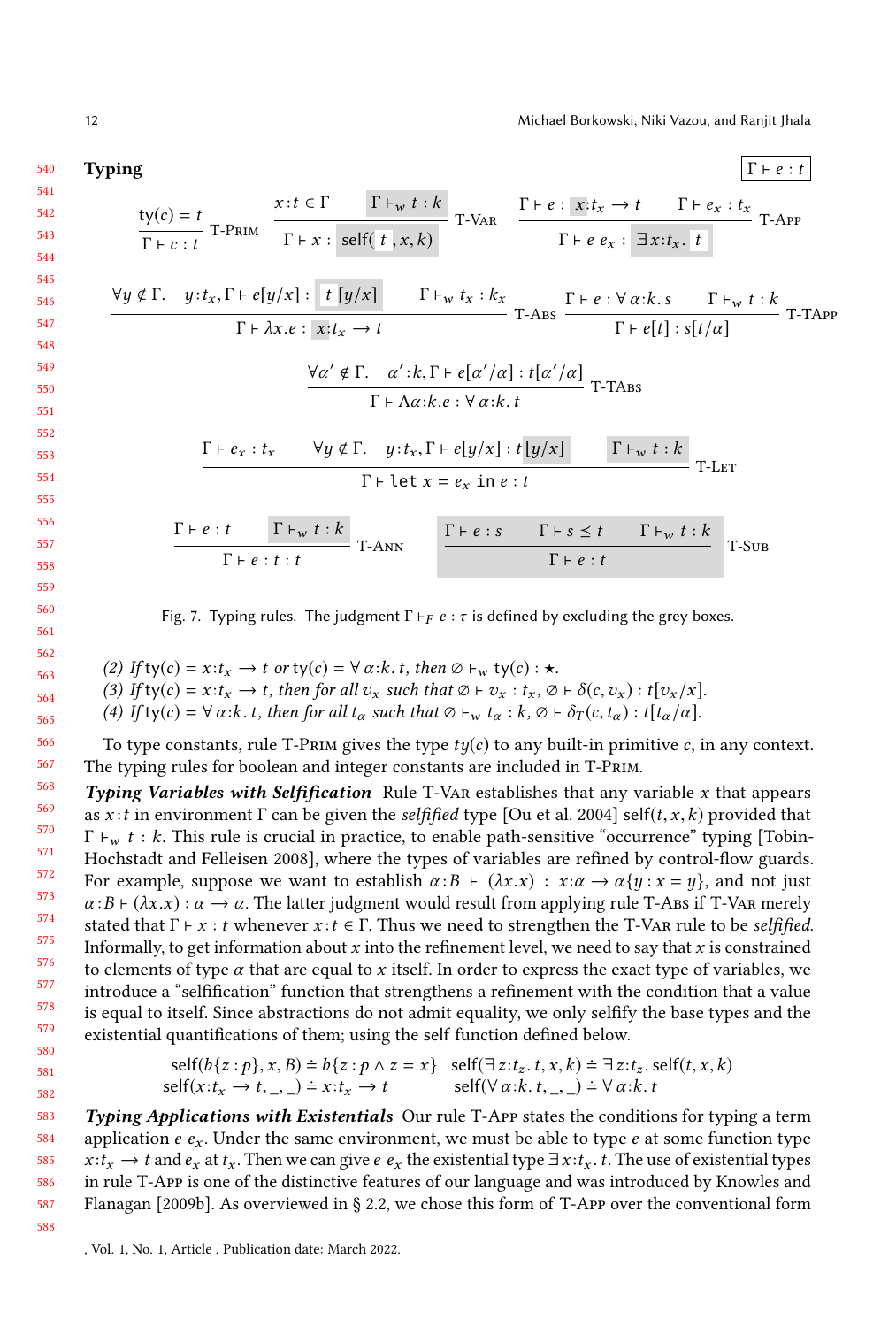594

589 590 591 592 593 with  $\Gamma \vdash e \cdot e_x : t[e_x/x]$  in the consequent position because our version prevents the substitution of arbitrary expressions ( $e.g.$  functions and type abstractions) into refinements. As an alternative, we could have used A-Normal Form [\[Flanagan et al.](#page-25-13) [1993\]](#page-25-13), but since this form is not preserved under the small step operational semantics, it would greatly compicate our metatheory, by forcing the definition of closing subtitutions for non-value expressions.

595 596 597 598 599 600 601 602 603 604 605 606 607 608 609 610 **Other Typing Rules** Rule T-ABS says that we can type a lambda abstraction  $\lambda x.e$  at a function type  $x : t_x \to t$  whenever  $t_x$  is well-formed and the body e can be typed at t in the environment augmented by binding a fresh variable to  $t_x$ . Our rule T-TAPP states that whenever a term e has polymorphic type  $\forall \alpha : k. s$ , then for any well-formed type t with kind k in the same environment, we can give the type s[t/ $\alpha$ ] to the type application e[t]. For the  $\lambda_F$  variant of T-TApp, we erase the refinements (via  $\lfloor t \rfloor$ ) before checking well-formedness and performing the substitution. The rule T-TABS establishes that a type-abstraction  $\Lambda \alpha :k.e$  can be given a polymorphic type  $\forall \alpha :k.t$ in some environment  $\Gamma$  whenever e can be given the well-formed type t in the environment  $\Gamma$ augmented by binding a fresh type variable to kind  $k$ . Next, rule T-LET states that an expression Let  $x = e_x$  in e has type t in some environment whenever t is well-formed,  $e_x$  can be given some type  $t_x$ , and the body  $e$  can be given type  $t$  in the augmented environment formed by binding a fresh variable to  $t_x$ . Rule T-Ann establishes that an explicit annotation  $e : t$  can indeed be given the type  $t$  when the underlying expression has type  $t$  and  $t$  is well-formed in the same context. The  $\lambda_F$  version of the rule erases the refinements and uses  $|t|$ . Finally, rule T-Sub tells us that we can exchange a subtype s for a supertype t in a judgment  $\Gamma \vdash s : t$  provided that t is well-formed in the same context and  $\Gamma \vdash s \leq t$ , which we present next.

### 4.3 Subtyping

**Judgments** Fig. [8](#page-14-0) summarizes the rules that establish the subtyping judgment. The *subtyping* judgment Γ  $\vdash$  s  $\leq$  t stipulates that the type s is a subtype of type the t in the environment Γ and is used in the subsumption typing rule T-Sub (of Fig. [7\)](#page-11-0).

**Subtyping Rules** The rule S-Func states that one function type  $x_1 : t_{x_1} \to t_1$  is a subtype of another function type  $x_2 : t_{x2} \to t_2$  in a given environment Γ when both  $t_{x2}$  is a subtype of  $t_{x1}$  and  $t_1$  is a subtype of  $t_2$  when we augment Γ by binding a fresh variable to type  $t_{x2}$ . As usual, note that function subtyping is contravariant in the input type and covariant in the outputs. Rules S-BIND and S-Witn establish subtyping for existential types [\[Knowles and Flanagan 2009b\]](#page-25-8), respectively when the existential appears on the left or right. Rule S-BIND allows us to exchange a universal quantifier (a variable bound to some type  $t<sub>x</sub>$  in the environment) for an existential quantifier. If we have a judgment of the form  $y: t_x, \Gamma \vdash t[y/x] \preceq t'$  where y does not appear free in either t' or in<br>the context  $\Gamma$  then we can conclude that  $\exists x: t \to ts$  a subtype of t'. Bule S-WITN states that if type the context Γ, then we can conclude that  $\exists x : t_x$ . t is a subtype of t'. Rule S-WITN states that if type t is a subtype of t'[z] /x] for some value z, of type t then we can discard the specific witness for t is a subtype of  $t'[v_x/x]$  for some value  $v_x$  of type  $t_x$ , then we can discard the specific witness for  $u$  and quantify quieterially to obtain that t is a subtype of  $\exists$  and  $t'$ . Bulg S Boyy at the upon one x and quantify existentially to obtain that t is a subtype of  $\exists x : t_x$ . t'. Rule S-Poly states when one<br>polymorphic type  $\forall x : t_x$  is a subtype of another polymorphic type  $\forall x : k_x$  is in some environment polymorphic type  $\forall \alpha : k. t_1$  is a subtype of another polymorphic type  $\forall \alpha : k. t_2$  in some environment Γ. The requirement is that  $t_1$  be a subtype of  $t_2$  in the environment where we augment Γ by binding a fresh type variable to kind  $k$ .

633 634 635 636 Refinements enter the scene in the rule S-Base which uses implication to specify that a refined base type  $b\{x_1 : p_1\}$  is a subtype of another  $b\{x_2 : p_2\}$  in context  $\Gamma$  when  $p_1$  *implies*  $p_2$  in the environment Γ augmented by binding a fresh variable to the unrefined type b. Next, we describe how implication is formalized in our system.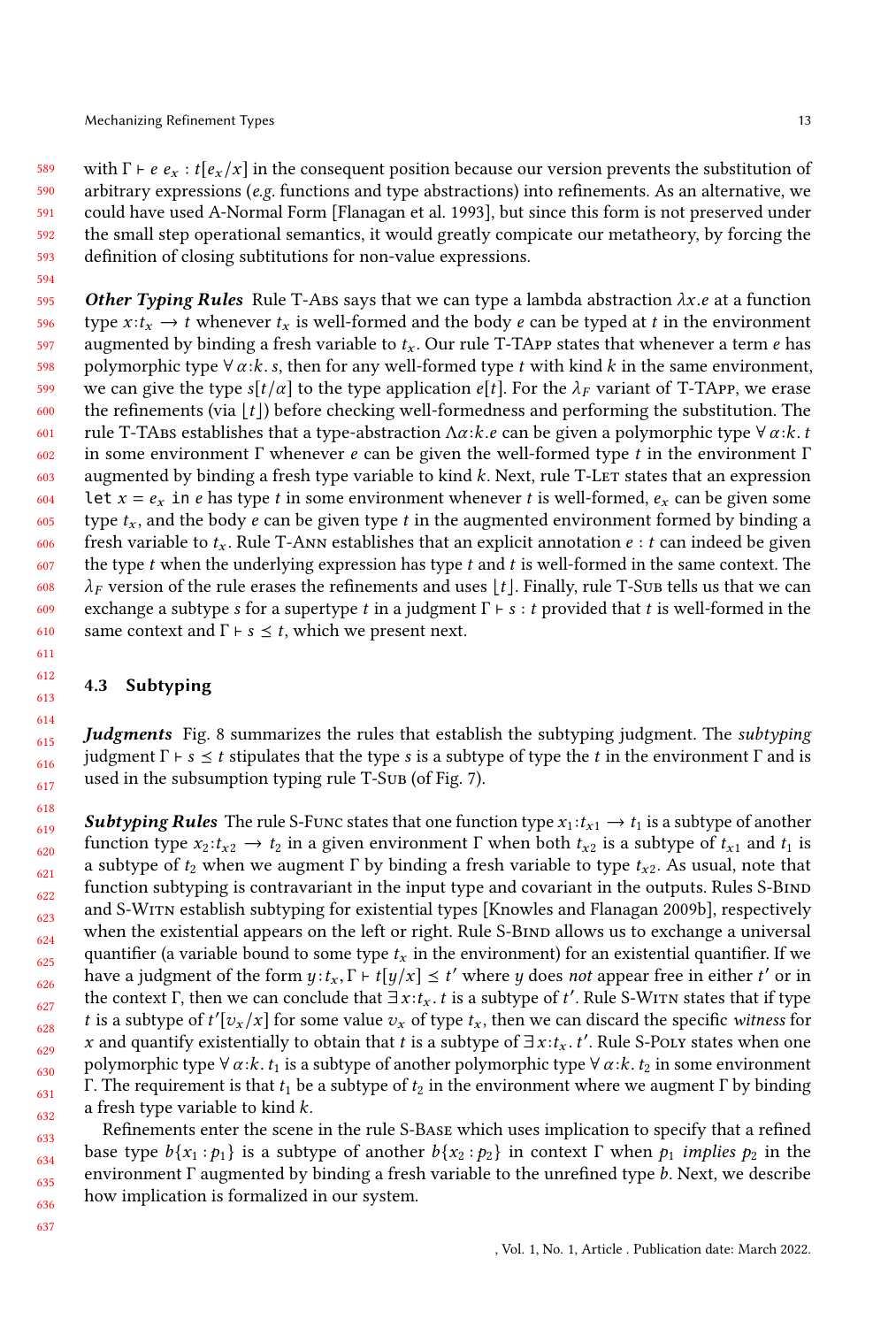#### <span id="page-13-2"></span>638 4.4 Implication

639 640 641 642 643 644 645 646 647 648 649 650 651 652 The *implication* judgment  $\Gamma \vdash p_1 \Rightarrow p_2$  states that the implication  $p_1 \Rightarrow p_2$  is (logically) valid under the assumptions captured by the context Γ. In refinement type implementations [\[Swamy et al.](#page-26-1) [2016;](#page-26-1) [Vazou et al.](#page-26-5) [2014a\]](#page-26-5), this relation is implemented as an external automated (usually SMT) solver. In non-mechanized refinement type formalizations, there have been two approaches to formalize predicate implication. Either directly reduce it into a logical implication (e.g. in [Gordon](#page-25-19) [and Fournet](#page-25-19) [\[2010\]](#page-25-19)) or define it using operational semantics (e.g. in [Vazou et al.](#page-26-2) [\[2018\]](#page-26-2)). It turns out that none of these approaches can be directly encoded in a mechanized proof. The former approach is insufficient because it requires a formal connection between the (deeply embedded) terms of  $\lambda_{RF}$  and the terms of the logic, which has not yet been clearly established. The second approach is more direct, since gives meaning to implication using directly the terms of  $\lambda_{RF}$ , via denotational semantics. Sadly, the definition of denotational semantics for our polymorphic calculus is not currently possible: encoding type denotations are an inductive data type (or proposition in our LIQUIDHASKELL encoding  $\S$  [7\)](#page-17-0) requires a negative occurrence which is not currently admitted.

653 654 655 Abstracting over SMT-based Implication To bypass these problems we follow the approach of [Lehmann and Tanter](#page-25-20) [\[2016\]](#page-25-20) and encode implication as an axiomatized judgment that satisfies the below requirements.

<span id="page-13-1"></span>REQUIREMENT 2. The implication relation satisfies the following statements:

(1) (Reflexivity)  $\Gamma \vdash p \Rightarrow p$ .

(2) (Transitivity) If  $\Gamma \vdash p_1 \Rightarrow p_2$  and  $\Gamma \vdash p_2 \Rightarrow p_3$ , then  $\Gamma \vdash p_1 \Rightarrow p_3$ .

(3) (Introduction) If  $\Gamma \vdash p_1 \Rightarrow p_2$  and  $\Gamma \vdash p_1 \Rightarrow p_3$ , then  $\Gamma \vdash p_1 \Rightarrow p_2 \land p_3$ .

661 662 (4) (Conjunction 1)  $\Gamma \vdash p_1 \land p_2 \Rightarrow p_1$ .

(5) (Conjunction 2)  $\Gamma \vdash p_1 \land p_2 \Rightarrow p_2$ .

- (6) (Repetition)  $\Gamma \vdash p_1 \land p_2 \Rightarrow p_1 \land p_1 \land p_2$ .
	- (7) (Narrowing) If  $\Gamma_1$ ,  $x : t_x$ ,  $\Gamma_2 \vdash p_1 \Rightarrow p_2$  and  $\Gamma_2 \vdash s_x \leq t_x$ , then  $\Gamma_1$ ,  $x : s_x$ ,  $\Gamma_2 \vdash p_1 \Rightarrow p_2$ .
	- (8) (Weakening) If  $\Gamma_1, \Gamma_2 \vdash p_1 \Rightarrow p_2, a, x \notin \Gamma$ , then  $\Gamma_1, x : t_x, \Gamma_2 \vdash p_1 \Rightarrow p_2$  and  $\Gamma_1, a : k, \Gamma_2 \vdash p_1 \Rightarrow p_2$ .
	- (9) (Subst I) If  $\Gamma_1, x : t_x, \Gamma_2 \vdash p_1 \Rightarrow p_2$  and  $\Gamma_2 \vdash v_x : t_x$ , then  $\Gamma_1[v_x/x], \Gamma_2 \vdash p_1[v_x/x] \Rightarrow p_2[v_x/x].$
	- (10) (Subst II) If  $\Gamma_1$ ,  $a$ : $k$ ,  $\Gamma_2 \vdash p_1 \Rightarrow p_2$  and  $\Gamma_2 \vdash_w t$  : k, then  $\Gamma_1[t/a], \Gamma_2 \vdash p_1[t/a] \Rightarrow p_2[t/a]$ .

(11) (Strengthening) If  $y : b\{x : q\}$ ,  $\Gamma \vdash p_1 \Rightarrow p_2$ , then  $y : b$ ,  $\Gamma \vdash q[y/x] \land p_1 \Rightarrow q[y/x] \land p_2$ .

This axiomatic approach precisely explicates the properties that are required of of the implication checker in order to establish the soundness of the entire refinement type system. In the future, we can look into either verifying that these properties hold for SMT-based checkers, or even build other kinds of implication oracles that adhere to this contract.

### <span id="page-13-0"></span>5  $\lambda_F$  SOUNDNESS

677 678 679 680 681 682 683 684 685 Next, we present the metatheory of the underlying (unrefined)  $\lambda_F$  that, even though it follows the textbook techniques of [Pierce](#page-25-9) [\[2002a\]](#page-25-9), it is a convenient stepping stone towards the metatheory for (refined)  $\lambda_{RF}$ . In addition, the soundness results for  $\lambda_F$  are used for our full metatheory, as our wellformedness judgments require the refinement predicate to have the  $\lambda_F$  type Bool thereby avoiding the circularity of using a regular typing judgment in the antecedents of the well-formedness rules. The light grey boxes in Fig. [1](#page-2-0) show the high level outline of the metatheory for  $\lambda_F$  which provides a miniaturized model for  $\lambda_{RF}$  but without the challenges of subtyping and existentials. Next, we describe the top-level type safety result, how it is decomposed into progress (§ [5.1\)](#page-14-1) and preservation (§ [5.2\)](#page-15-1) lemmas, and the various technical results that support the lemmas.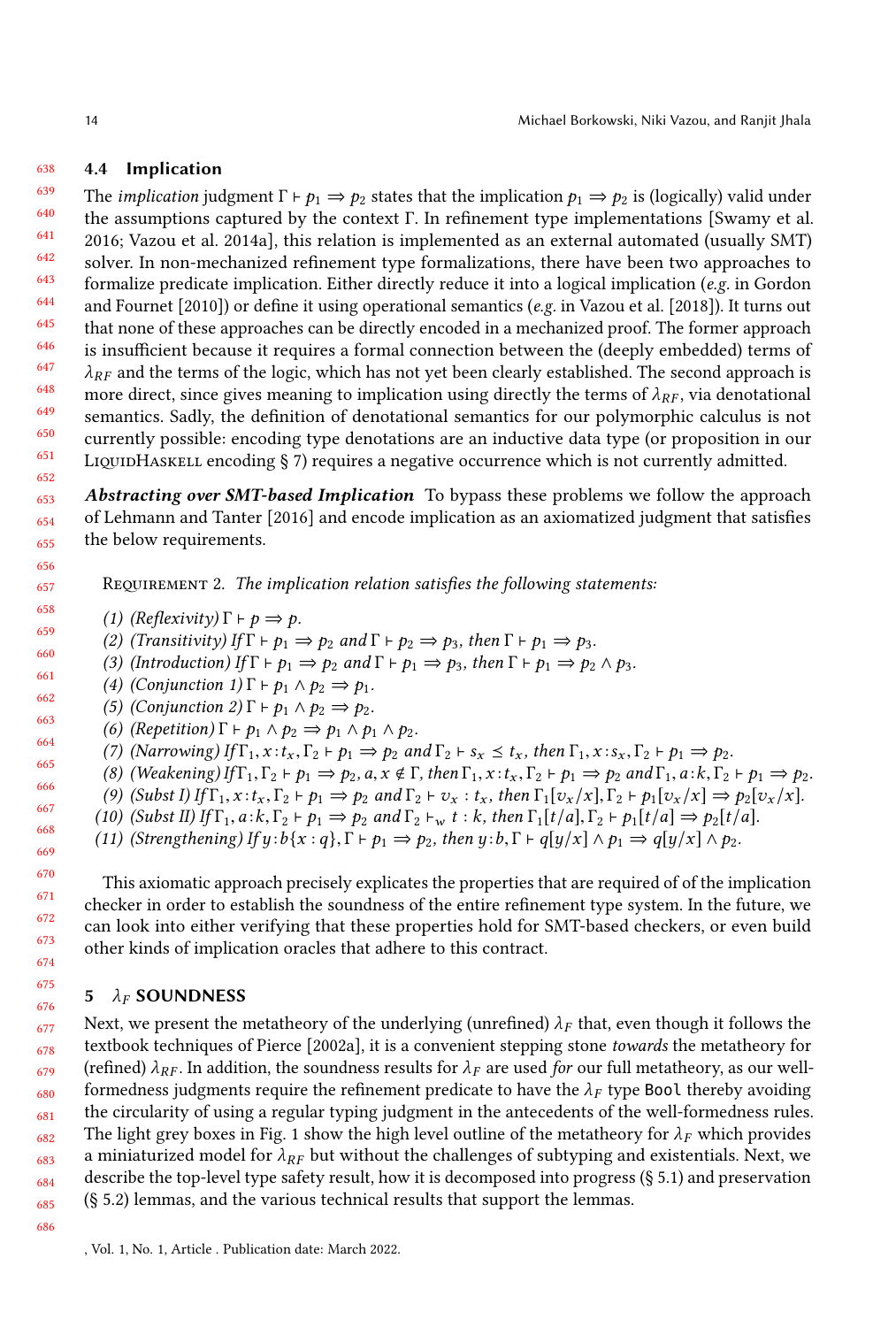#### <span id="page-14-0"></span>687 Subtyping  $|\Gamma \vdash s \leq t$

$$
\frac{\Gamma \vdash t_{x2} \leq t_{x1} \quad \forall y \notin \Gamma. \quad y : t_{x2}, \Gamma \vdash t_1[y/x] \leq t_2[y/x]}{\Gamma \vdash x : t_{x1} \to t_1 \leq x : t_{x2} \to t_2} \quad \text{S-Func}
$$
\n
$$
\frac{\Gamma \vdash v_x : t_x \quad \Gamma \vdash t \leq t'[v_x/x]}{\Gamma \vdash t \leq \exists x : t_x, t'} \quad \text{S-WITN} \quad \frac{\forall y \notin \text{free}(t) \cup \Gamma. \quad y : t_x, \Gamma \vdash t[y/x] \leq t'}{\Gamma \vdash \exists x : t_x, t \leq t'} \quad \text{S-BIND}
$$
\n
$$
\frac{\forall \alpha' \notin \Gamma. \quad \alpha' : k, \Gamma \vdash t_1[\alpha'/\alpha] \leq t_2[\alpha'/\alpha]}{\Gamma \vdash \forall \alpha : k, t_1 \leq \forall \alpha : k, t_2} \quad \text{S-POLY} \quad \frac{\forall y \notin \Gamma. \quad y : b, \Gamma \vdash p_1[y/x] \Rightarrow p_2[y/x]}{\Gamma \vdash b\{x : p_1\} \leq b\{x : p_2\}} \quad \text{S-BASE}
$$

Fig. 8. Subtyping Rules.

The main type safety theorem for  $\lambda_F$  states that a well-typed term does get stuck: *i.e.* either evaluates to a value or can step to another term (progress) of the same type (preservation). The judgment Γ  $⊢$   $_F$   $e : \tau$  is defined in Fig. [7](#page-11-0) without the grey boxes, and for clarity we use  $\tau$  for  $\lambda$ <sub>F</sub> types.

THEOREM 5.1. (Type Safety) If  $\emptyset \vdash_F e : \tau$  and  $e \hookrightarrow^* e'$ , then  $e'$  is a value or  $e' \hookrightarrow e''$  for some  $e''.$ 

We prove type safety by induction on the length of the sequence of steps comprising  $e \hookrightarrow^* e'$ , ing the preservation and progress lemmas using the preservation and progress lemmas.

### <span id="page-14-1"></span>5.1 Progress

The progress lemma says that a well-typed term is either a value or steps to some other term.

LEMMA 5.2. (Progress) If  $\varnothing \vdash_F e : \tau$ , then e is a value or  $e \hookrightarrow e'$  for some  $e'.$ 

Proof of progress requires a *Canonical Forms* lemma (Lemma [5.3\)](#page-14-2) which describes the shape of well-typed values and some key properties about the built-in Primitives (Lemma [5.5\)](#page-15-2). We also implicitly use an Inversion of Typing lemma (Lemma [5.4\)](#page-14-3) which describes the shape of the type of well-typed terms and its subterms. For  $\lambda_F$ , unlike  $\lambda_{RF}$ , this lemma is trivial because the typing relation is syntax-directed.

<span id="page-14-2"></span>720 Lemma 5.3. (Canonical Forms)

721 (1) If  $\emptyset \vdash_F v$  : Bool, then  $v = \text{true}$  or  $v = \text{false}$ .

722 (2) If  $\emptyset \vdash_F v$  : Int, then v is an integer constant.

723 (3) If  $\emptyset \vdash_F v : \tau \to \tau'$ , then either  $v = \lambda x \cdot e$  or  $v = c$ , a constant function where  $c \in \{\wedge, \vee, \neg, \leftrightarrow\}$ .<br>(4) If  $\emptyset \vdash_R v : \forall \alpha \cdot k, \tau$  then either  $v = \Delta \alpha \cdot k, e \text{ or } v = c$ , a polymorphic constant  $c \in \{ \leq -1 \}$ .

- 724 (4) If  $\varnothing \vdash_F v : \forall \alpha : k : \tau$ , then either  $v = \Lambda \alpha : k : e$  or  $v = c$ , a polymorphic constant  $c \in \{\leq, =\}.$
- 725 (5) If  $\emptyset \vdash_w \tau : B$ , then  $\tau = \text{Bool}$  or  $\tau = \text{Int}$ .

<span id="page-14-3"></span>727 Lemma 5.4. (Inversion of Typing)

- 728 (1) If  $\Gamma \vdash_F c : \tau$ , then  $\tau = |\text{tv}(c)|$ .
- 729 (2) If  $\Gamma \vdash_F x : \tau$ , then  $x : \tau \in \Gamma$ .

726

735

730 (3) If  $\Gamma \vdash_F e e_x : \tau$ , then there is some type  $\tau_x$  such that  $\Gamma \vdash_F e : \tau_x \rightarrow \tau$  and  $\Gamma \vdash_F e_x : \tau_x$ .

731 (4) If  $\Gamma \vdash_F \lambda x.e : \tau$ , then  $\tau = \tau_x \rightarrow \tau'$  and  $y : \tau_x, \Gamma \vdash_F e[y/x] : \tau'$  for any  $y \notin \Gamma$  and well-formed  $\tau_x$ .<br>(5) If  $\Gamma \vdash_F e[t] : \tau$  then there is some type  $\tau$  and kind k such that  $\Gamma \vdash_F e : \forall \alpha : k \in \mathbb{Z}$  and  $\tau = \tau[|t|/\$ 

732 (5) If  $\Gamma \vdash_F e[t]$ : τ, then there is some type  $\sigma$  and kind k such that  $\Gamma \vdash_F e : \forall \alpha: k. \sigma$  and  $\tau = \sigma[\lfloor t \rfloor / \alpha]$ .

733 734 (6) If  $\Gamma \vdash_F \Lambda \alpha$ : k.e : τ, then there is some type τ' and kind k such that  $\tau = \forall \alpha$ : k. τ' and  $\alpha' : k, \Gamma \vdash_F \beta$  $e[\alpha'/\alpha]: \tau'[\alpha'/\alpha]$  for some  $\alpha' \notin \Gamma$ .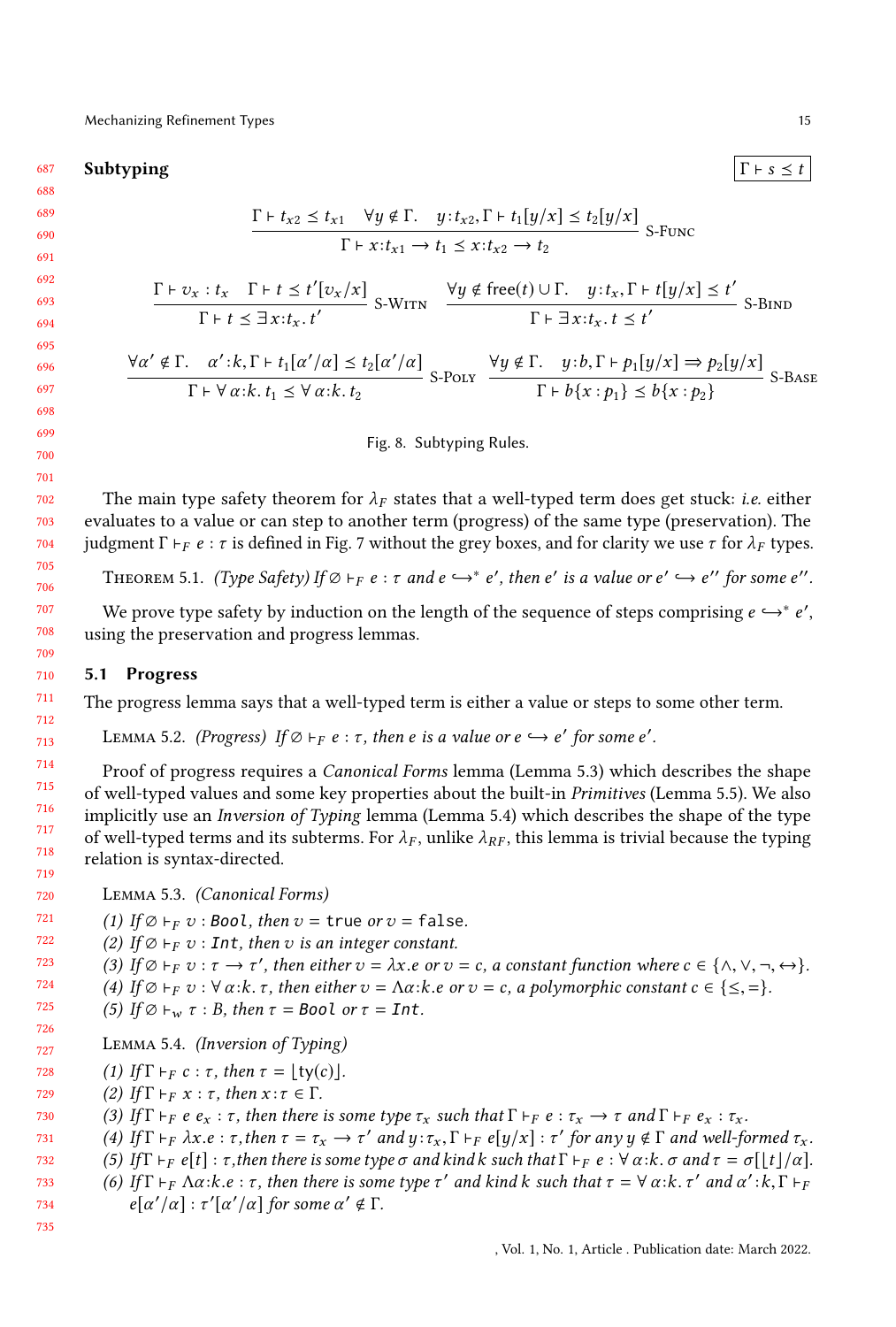- 736 737 (7) If  $\Gamma \vdash_F \text{let } x = e_x$  in  $e : \tau$ , then there is some type  $\tau_x$  and  $y \notin \Gamma$  such that  $\Gamma \vdash_F e_x : \tau_x$  and  $y: \tau_x, \Gamma \vdash_F e[y/x] : \tau$ .
	- (8) If  $\Gamma \vdash_F e : t : \tau$ , then  $\tau = \lfloor t \rfloor$  and  $\Gamma \vdash_F e : \tau$ .
- <span id="page-15-2"></span>739 740 Lemma 5.5. (Primitives) For each built-in primitive c,
- 741 (1) If  $\lfloor \text{ty}(c) \rfloor = \tau_x \to \tau$  and  $\varnothing \vdash_F v_x : \tau_x$ , then  $\varnothing \vdash_F \delta(c, v_x) : \tau$ .
	- (2) If  $\lfloor \text{ty}(c) \rfloor = \forall \alpha : k \cdot \tau \text{ and } \emptyset \vdash_w \tau_\alpha : k \text{, then } \emptyset \vdash_F \delta_T(c, \tau_\alpha) : \tau[\tau_\alpha/\alpha].$

Lemmas [5.3](#page-14-2) and [5.4](#page-14-3) are proved without induction by inspection of the derivation tree, while lemma [5.5](#page-15-2) relies on the Primitives Requirement [1.](#page-10-1)

## <span id="page-15-1"></span>5.2 Preservation

The preservation lemma states that  $\lambda_F$  typing is preserved by evaluation.

```
LEMMA 5.6. (Preservation) If \varnothing \vdash_F e : \tau and e \hookrightarrow e', then \varnothing \vdash_F e' : \tau.
```
The proof is by structural induction on the derivation of the typing judgment. We use the determinism of the operational semantics (Lemma [3.1\)](#page-8-2) and the canonical forms lemma to case split on e to determine e'. The interesting cases are for T-APP and T-TAPP. For applications of primitives, preservation requires the Primitives Lemma [5.5,](#page-15-2) while the general case needs a Substitution Lemma [5.7.](#page-15-3)

**Substitution Lemma** To prove that types are preserved when a lambda or type abstraction is applied, we must show that the substituted result has the same type, which is established by the substitution lemma:

```
759
760
761
762
763
                        LEMMA 5.7. (Substitution) If \Gamma \vdash_F v_x : \tau_x and \Gamma \vdash_w \lfloor t_\alpha \rfloor : k_\alpha, then
                         (1) if \Gamma', x : \tau_x, \Gamma \vdash_F e : \tau and \vdash_w \Gamma, then \Gamma', \Gamma \vdash_F e[v_x/x] : \tau.<br>(2) if \Gamma' \alpha \cdot k = \Gamma \vdash_R e : \tau and \vdash_\Gamma \Gamma then \Gamma'[\bot \top \bot \alpha] \Gamma \vdash_R e[\tau].
                         (2) if \Gamma', \alpha : k_\alpha, \Gamma \vdash_F e : \tau and \vdash_w \Gamma, then \Gamma'[\lfloor t_\alpha \rfloor/\alpha], \Gamma \vdash_F e[t_\alpha/\alpha] : \tau[\lfloor t_\alpha \rfloor/\alpha].
```
The proof goes by induction on the derivation tree. Because we encoded our typing rules using cofinite quantification (§ [4\)](#page-8-0) the proof does not require a renaming lemma, but the rules that lookup environments (rules T-Var and WF-Var) do need a lemma the below Weakening Lemma [5.8.](#page-15-4)

```
LEMMA 5.8. (Weakening Environments) If \Gamma_1, \Gamma_2 \vdash_F e : \tau and x, \alpha \notin \Gamma_1, \Gamma_2, then
(1) \Gamma_1, x: \tau_x, \Gamma_2 \vdash_F e: \tau.
```
(2)  $\Gamma_1, \alpha : k, \Gamma_2 \vdash_F e : \tau$ .

## <span id="page-15-0"></span>6  $\lambda_{RF}$  SOUNDNESS

773 774 775 We proceed to the metatheory of  $\lambda_{RF}$  by fleshing out the skeleton of light grey lemmas in Fig. [1](#page-2-0) (which have similar statements to the  $\lambda_F$  versions) and describing the three regions (§ [2.3\)](#page-4-0) needed to establish the properties of inversion, substitution, and narrowing.

776 777 **Type Safety** The top-level type safety theorem, like  $\lambda_F$ , combines progress and preservation

<span id="page-15-7"></span><span id="page-15-5"></span>THEOREM 6.1. (Type Safety) If  $\varnothing \vdash e : t$  and  $e \hookrightarrow^* e'$ , then  $e'$  is a value or  $e' \hookrightarrow e''$  for some  $e''.$ 

779 780 LEMMA 6.2. (Progress) If  $\emptyset \vdash e : t$ , then e is a value or  $e \hookrightarrow e'$  for some e'.

<span id="page-15-6"></span>781 782 LEMMA 6.3. (Preservation) If  $\varnothing \vdash e : t$  and  $e \hookrightarrow e'$ , then  $\varnothing \vdash e' : t$ .

783 Next, let's see the three main ways in which the proof of Lemma [6.2](#page-15-5) differs from  $\lambda_F$ .

738

778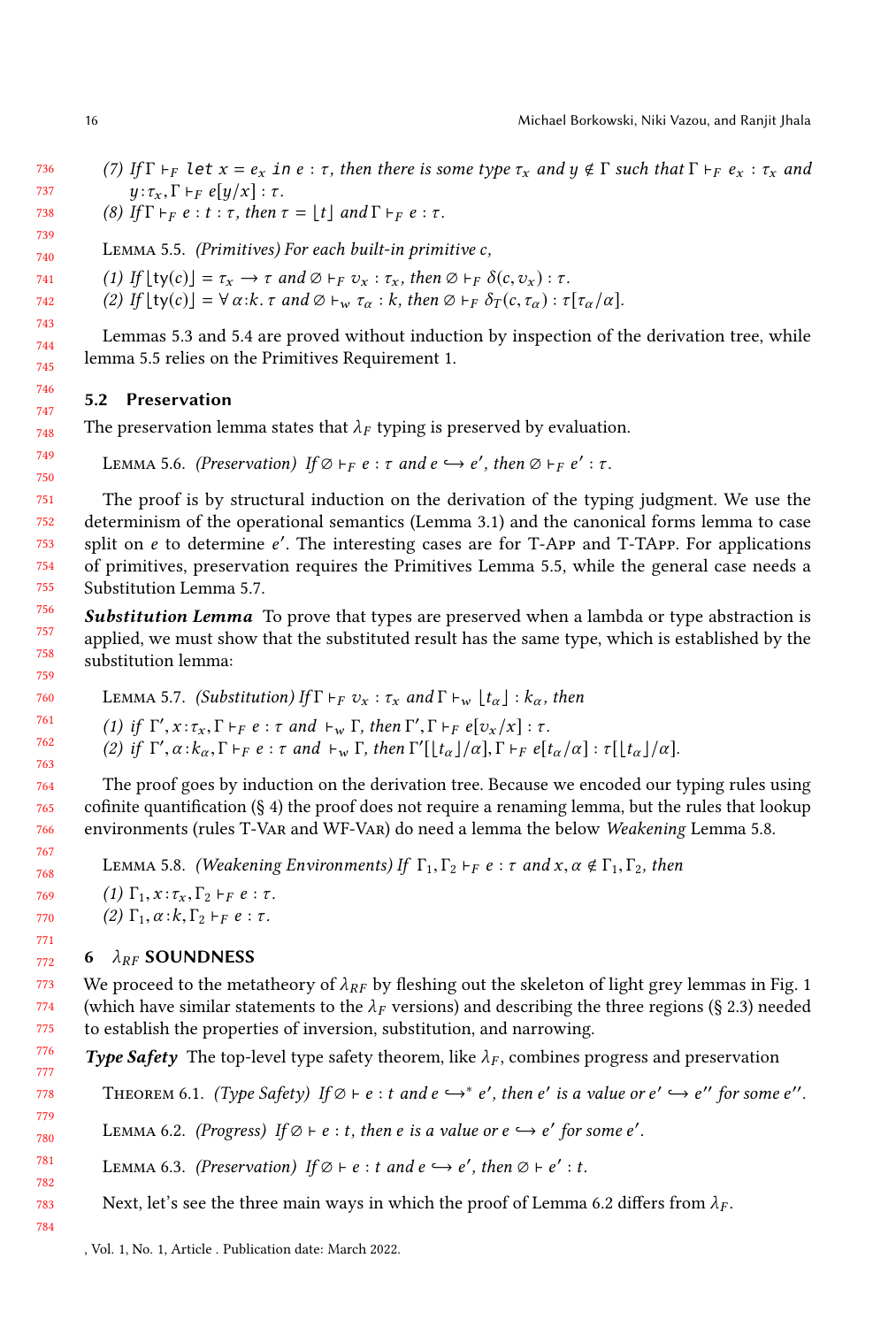#### 785 6.1 Inversion of Typing Judgments

<span id="page-16-0"></span>The vertical lined region of Fig. [1](#page-2-0) accounts for the fact that, due to subtyping chains, the typing judgment in  $\lambda_{RF}$  is not syntax-directed. First, we establish that subtyping is transitive

LEMMA 6.4. (Transitivity) If  $\Gamma \vdash_{w} t_1 : k_1, \Gamma \vdash_{w} t_3 : k_3, \vdash_{w} \Gamma, \Gamma \vdash t_1 \leq t_2$ , and  $\Gamma \vdash t_2 \leq t_3$ , then  $\Gamma \vdash t_1 \leq t_3.$ 

The proof consists of a case-split on the possible rules for  $\Gamma \vdash t_1 \leq t_2$  and  $\Gamma \vdash t_2 \leq t_3$ . When the last rule used in the former is S-Witn and the latter is S-Bind, we require the Substitution Lemma [6.6.](#page-16-1) As [Aydemir et al.](#page-25-17) [\[2005\]](#page-25-17), we use the Narrowing Lemma [6.8](#page-17-1) for the transitivity for function types.

Inverting Typing Judgments We use the transitivity of subtyping to prove some non-trivial lemmas that let us "invert" the typing judgments to recover information about the underlying terms and types. We describe the non-trivial case which pertains to type and value abstractions:

LEMMA 6.5. (Inversion of T-ABS, T-TABS)

(1) If  $\Gamma \vdash (\lambda w.e) : x : t_x \to t$  and  $\vdash_w \Gamma$ , then for all  $y \notin \Gamma$  we have  $y : t_x, \Gamma \vdash e[y/w] : t[y/x]$ . (2) If  $\Gamma \vdash (\Lambda \alpha_1 : k_1.e) : \forall \alpha : k.t \ and \vdash_w \Gamma, then for every \alpha' \notin \Gamma$  we have  $\alpha' : k, \Gamma \vdash e[\alpha'/\alpha_1] : t[\alpha'/\alpha]$ .

801 802 803 804 805 806 807 808 809 810 If  $\Gamma \vdash (\lambda w.e) : x : t_x \rightarrow t$ , then we cannot directly invert the typing judgment to get a typing judgment for the body  $e$  of  $\lambda w.e.$  Perhaps the last rule used was T-Sub, and inversion only tells us that there exists a type  $t_1$  such that  $\Gamma \vdash (\lambda w.e) : t_1$  and  $\Gamma \vdash t_1 \leq x : t_x \rightarrow t$ . Inverting again, we may in fact find a chain of types  $t_{i+1} \leq t_i \leq \cdots \leq t_2 \leq t_1$  which can be arbitrarily long. But the proof tree must be finite so eventually we find a type  $w:s_w \to s$  such that  $\Gamma \vdash (\lambda w.e) : w:s_w \to s$ and  $\Gamma \vdash w : s_w \rightarrow s \leq x : t_x \rightarrow t$  (by transitivity) and the last rule was T-ABS. Then inversion gives us that for any  $y \notin \Gamma$  we have  $y : s_w, \Gamma \vdash e : s[y/w]$ . To get the desired typing judgment, we must use the Narrowing Lemma [6.8](#page-17-1) to obtain  $y : t_x, \Gamma \vdash e : s[y/w]$  and finally we use T-Sub to derive  $y : t_x, \Gamma \vdash e : t[y/w].$ 

## 6.2 Substitution Lemma

812 813 814 815 816 817 The main result in the diagonal lined region of Fig. [1](#page-2-0) is the Substitution Lemma. The biggest difference between the  $\lambda_F$  and  $\lambda_{RF}$  metatheories is the introduction of a mutual dependency between the lemmas for typing and subtyping judgments. Due to this dependency, the substitution lemma, and the weakening lemma on which it depends must now be proven in a mutually recursive form for both typing and subtyping judgments:

<span id="page-16-1"></span>Lemma 6.6. (Substitution)

- If  $\Gamma_1, x : t_x, \Gamma_2 \vdash s \leq t, \vdash_w \Gamma_2$ , and  $\Gamma_2 \vdash v_x : t_x$ , then  $\Gamma_1[v_x/x], \Gamma_2 \vdash s[v_x/x] \leq t[v_x/x]$ .
- If  $\Gamma_1$ ,  $x : t_x$ ,  $\Gamma_2 \vdash e : t$ ,  $\vdash_w \Gamma_2$ , and  $\Gamma_2 \vdash v_x : t_x$ , then  $\Gamma_1[v_x/x]$ ,  $\Gamma_2 \vdash e[v_x/x] : t[v_x/x]$ .
- If  $\Gamma_1, \alpha : k, \Gamma_2 \vdash s \leq t$ ,  $\vdash_w \Gamma_2$ , and  $\Gamma_2 \vdash_w t_\alpha : k$ , then  $\Gamma_1[t_\alpha/\alpha], \Gamma_2 \vdash s[t_\alpha/\alpha] \leq t[t_\alpha/\alpha]$ .
- If  $\Gamma_1, \alpha : k, \Gamma_2 \vdash e : t, \vdash_w \Gamma_2$ , and  $\Gamma_2 \vdash_w t_\alpha : k$ , then  $\Gamma_1[t_\alpha/\alpha], \Gamma_2 \vdash e[t_\alpha/\alpha] : t[t_\alpha/\alpha]$ .

824 825 826 The main difficulty arises in substituting some type  $t_\alpha$  for variable  $\alpha$  in  $\Gamma_1$ ,  $\alpha$ : $k$ ,  $\Gamma_2$  +  $\alpha$ { $x_1$ : $p$ }  $\leq$  $\alpha\{x_2 : q\}$  because we must deal with strengthening  $t_\alpha$  by the refinements p and q respectively. As with the  $\lambda_F$  metatheory, the proof of the substitution lemma does not require renaming, but does require a lemmas that let us weaken environments (Lemma [6.7\)](#page-16-2) in typing and subtyping judgments.

828 829 830 831 832 LEMMA 6.7. (Weakening Environments) If  $x, \alpha \notin \Gamma_1, \Gamma_2$ , then (1) if  $\Gamma_1, \Gamma_2 \vdash e : t$  then  $\Gamma_1, x : t_x, \Gamma_2 \vdash e : t$  and  $\Gamma_1, \alpha : k, \Gamma_2 \vdash e : t$ . (2) if  $\Gamma_1, \Gamma_2 \vdash s \leq t$  then  $\Gamma_1, x : t_x, \Gamma_2 \vdash s \leq t$  and  $\Gamma_1, \alpha : k, \Gamma_2 \vdash s \leq t$ . The proof is by mutual induction on the derivation of the typing and subtyping judgments.

<span id="page-16-2"></span>827

811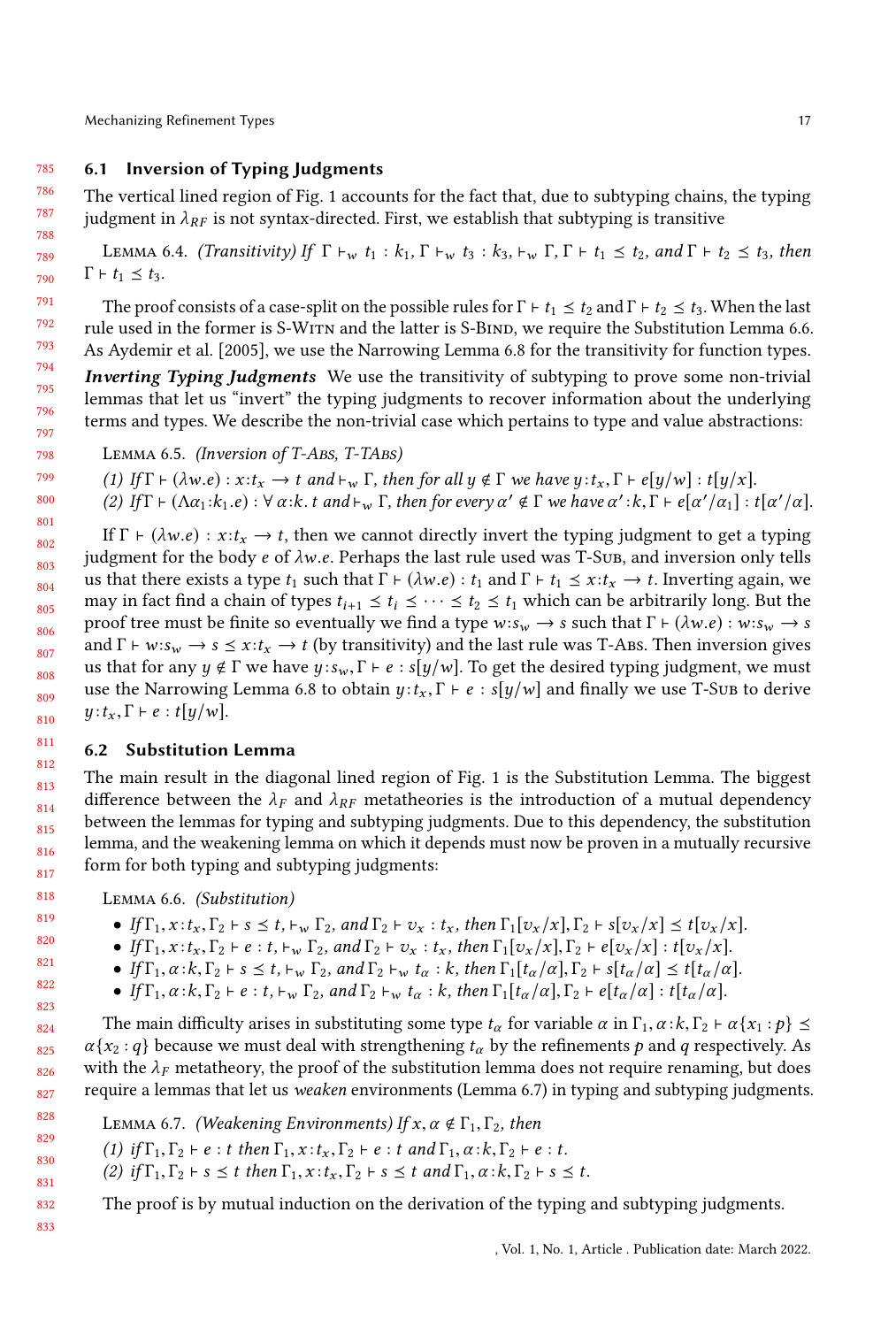#### 834 6.3 Narrowing

835 836 837 838 The narrowing lemma says that whenever we have a judgment where a binding  $x : t_x$  appears in the binding environment, we can replace  $t_x$  by any subtype  $s_x$ . The intuition here is that the judgment holds under the replacement because we are making the context more specific.

<span id="page-17-1"></span>839 LEMMA 6.8. (Narrowing) If  $\Gamma_2 \vdash s_x \prec t_x$ ,  $\Gamma_2 \vdash_w s_x : k_x$ , and  $\vdash_w \Gamma_2$  then

840 (1) if  $\Gamma_1$ ,  $x : t_x \Gamma_2 \vdash_w t : k$ , then  $\Gamma_1$ ,  $x : s_x$ ,  $\Gamma_2 \vdash_w t : k$ .

841 (2) if  $\Gamma_1, x : t_x, \Gamma_2 \vdash t_1 < t_2$ , then  $\Gamma_1, x : s_x, \Gamma_2 \vdash t_1 < t_2$ .

(3) if  $\Gamma_1$ ,  $x$  :  $t_x$ ,  $\Gamma_2$   $\vdash$   $e$  :  $t$ , then  $\Gamma_1$ ,  $x$  :  $s_x$ ,  $\Gamma_2$   $\vdash$   $e$  :  $t$ .

The narrowing proof requires an Exact Typing Lemma [6.9](#page-17-2) which says that a subtyping judgment  $\Gamma \vdash s \leq t$  is preserved after selfification on both types. Similarly whenever we can type a value v at type t then we also type  $v$  at the type t selfified by  $v$ .

```
Lemma 6.9. (Exact Typing)
```
(1) If  $\Gamma \vdash e : t, \vdash_w \Gamma, \Gamma \vdash_w t : k$ , and  $\Gamma \vdash s \leq t$ , then  $\Gamma \vdash \text{self}(s, v, k) \leq \text{self}(t, v, k)$ . (2) If  $\Gamma \vdash v : t \vdash_w \Gamma$ , and  $\Gamma \vdash_w t : k$ , then  $\Gamma \vdash v : \text{self}(t, v, k)$ .

## <span id="page-17-0"></span>7 MECHANIZATION

852 853 854 855 856 857 858 859 We mechanized our results using LIQUIDHASKELL [\[Vazou et al.](#page-26-0) [2014b\]](#page-26-0) and our implementation is submitted as anonymous supplementary material. Our mechanization, which is partially simplified by SMT-automation  $(\S 7.1)$  $(\S 7.1)$ , introduces a novel LIQUIDHASKELL feature that we call data propositions, which lets us encode rules as refined types (§ [7.2\)](#page-18-0), derivation trees as refined data types (§ [7.3](#page-19-0) and § [7.4](#page-19-1) for cofinite quantified encoding), and proofs as inductive functions (§ [7.5\)](#page-21-0). Note that while Haskell types are inhabited by diverging  $\perp$  values, LIQUIDHASKELL checks that all definitions are terminating, and hence that the induction is well-founded.

## <span id="page-17-3"></span>7.1 SMT Solvers and Set Theory

862 863 864 The most tedious part in mechanization of metatheories is the establishment of invariants about variables, for example uniqueness and freshness. LIQUIDHASKELL offers a built-in, SMT automated support for set theory, which we used simplify the establishment of variable invariants.

Set of Free Variables Our proof mechanization defines the Haskell function fv that returns the Set of free variable names that appear in its argument.

```
867
868
869
870
871
872
873
        {-@ measure fv @-}
        fv :: Expr → S.Set VName
        fv (EVar x) = S.singleton x
        f(v \text{ (Elam } e) = f v e)fv (EApp e e') = S.union (fv e) (fv e')... -- other cases
```
874 875 876 877 878 879 880 881 In the above (incomplete) definition, S is used to qualify the standard Data.Set Haskell library. LIQUIDHASKELL embeds the functions of Data.Set to SMT set operators (encoded as a map to booleans). For example, S.union is treated as the logical set union operator ∪. Further, we lift fv in the refinement logic using {-@ **measure** fv @-} annotation (and in general we use the special comments  $\{-\mathbf{0} \dots \mathbf{0}\}$  to provide LiquidHaskell specific annotations. The measure definition serves two purposes: first it defines the logical function fv and second it *decidably* embeds the measure definition to each Expr constructor. This embedding, combined with the SMT, set theory knowledge, let us prove "for free" properties about expressions' free variables.

882

860 861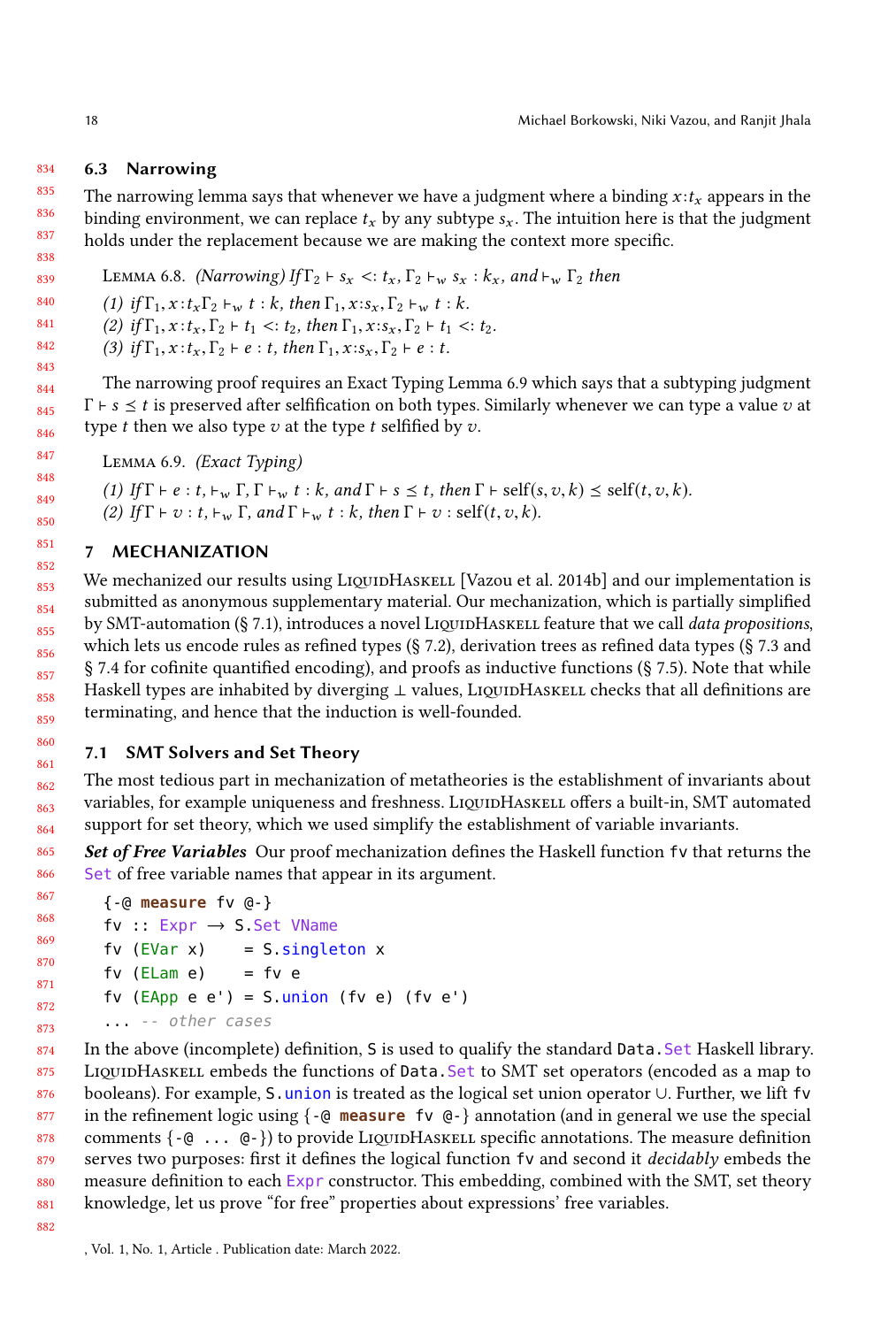883 884 Intrinsic Verification Below we define the function subFV x vx e to substitute in e the free variable x with the vx and give it a refinement type that describes the free variables of the result.

```
885
886
887
888
889
890
891
          subFV :: x:VName \rightarrow vx: {Expr} | isVal vx } \rightarrow e:Expr\rightarrow \{e': \text{Expr} \mid \text{fv } e' \subseteq (\text{fv vx } \cup (\text{fv } e \setminus x)) \text{ &\& isVal } e \Rightarrow \text{isVal } e'\}subFV x vx (EVar y) = i f x == y then vx else EVar y
          subFV x vx (ELam e) = ELam (subFV x vx e)
          subFV x vx (EApp e e') = EApp (subFV x v x e) (subFV x v x e')... -- other cases
```
892 893 894 895 896 897 The refinement type post condition specifies that the free variables after substitution is a subset of the free variables on the two argument expressions, excluding x, *i.e.* fv( $e[v_x / x]$ )  $\subseteq$  fv( $e$ )∪(fv( $v_x$ )\{x}). This specification is proved *intrinsically*, that is the definition of  $\mathsf{subFV}$  constitutes the proof (no user aid is required) and, importantly, the specification is automatically established each time the function subFV is called. So, the user does not have to provide explicit hints to reason about free variables of substituted expressions.

898 899 900 901 The fv function is just an example of SMT-based proof simplification. In the specification of subFV, we see another example. The Haskell boolean function isVal that states that an expression is a value, is also declared as a **measure**, and we intrinsically prove that that value property is preserved by substitution.

902 903 904 Freshness Our combination of Haskell's and SMT's sets let us easily define a fresh function, which has been challenging in many theorem provers<sup>[1](#page-18-1)</sup>. fresh xs returns a variable that provably does not belong to its input xs.

```
905
906
907
908
909
910
911
912
913
914
915
916
         \{-@ fresh :: xs:S.Set VName \rightarrow \{ x:\text{VName} \mid x \notin xs \} @-\}fresh xs = n ? above_max n (S.fromList xs)
           where n = 1 + \text{max} (S.fromList xs)
         maxs :: [VName] → VName
         maxs [ ] = 0maxs (x:xs) = if maxs xs < x then x else maxs xs
         \{-@above_max :: x:\text{VName} \rightarrow xs:\text{VName} \mid \text{max } xs < x\} \rightarrow \{x \notin \text{elements } xs\} @-\}above_max \angle [] = ()
         above_max x (_:ys) = above_max x ys
```
The fresh function returns n: the maximum element of the set increased by one. To compute the maximum element we convert the set to a list and use the inductively defined maxs functions. To prove fresh's intrinsic specification we use an extrinsic, i.e. explicit, lemma that the <sup>n</sup> is above the maximum element. This extrinsic lemma is trivially proved by induction and SMT automation.

Next, we present how we advanced such extrinsic proofs to encode and prove soundness of  $\lambda_{RF}$ .

### <span id="page-18-0"></span>7.2 Propositions as Refined Types

The elements of  $\lambda_{RF}$  are deeply embedded as Haskell data definitions. For example, we defined the data types Expr, Type, and Env to encode the expressions (Fig. [2\)](#page-5-1), types, and environment (Fig. [3\)](#page-7-0) of our calculus. To encode the judgments of  $\lambda_{RF}$ , we defined the type DataProp:<br> **data** DataProp = HasTvpe Env Expr Type --  $\Gamma \vdash e : t$  (Fig. 7)

**Env** Expr Type -- Γ ⊢ *e* : t (Fig. [7\)](#page-11-0)

<span id="page-18-1"></span> $1$  Coq, for example, cannot fold over a set, and so a more complex combination of tactics is required to generate a fresh name.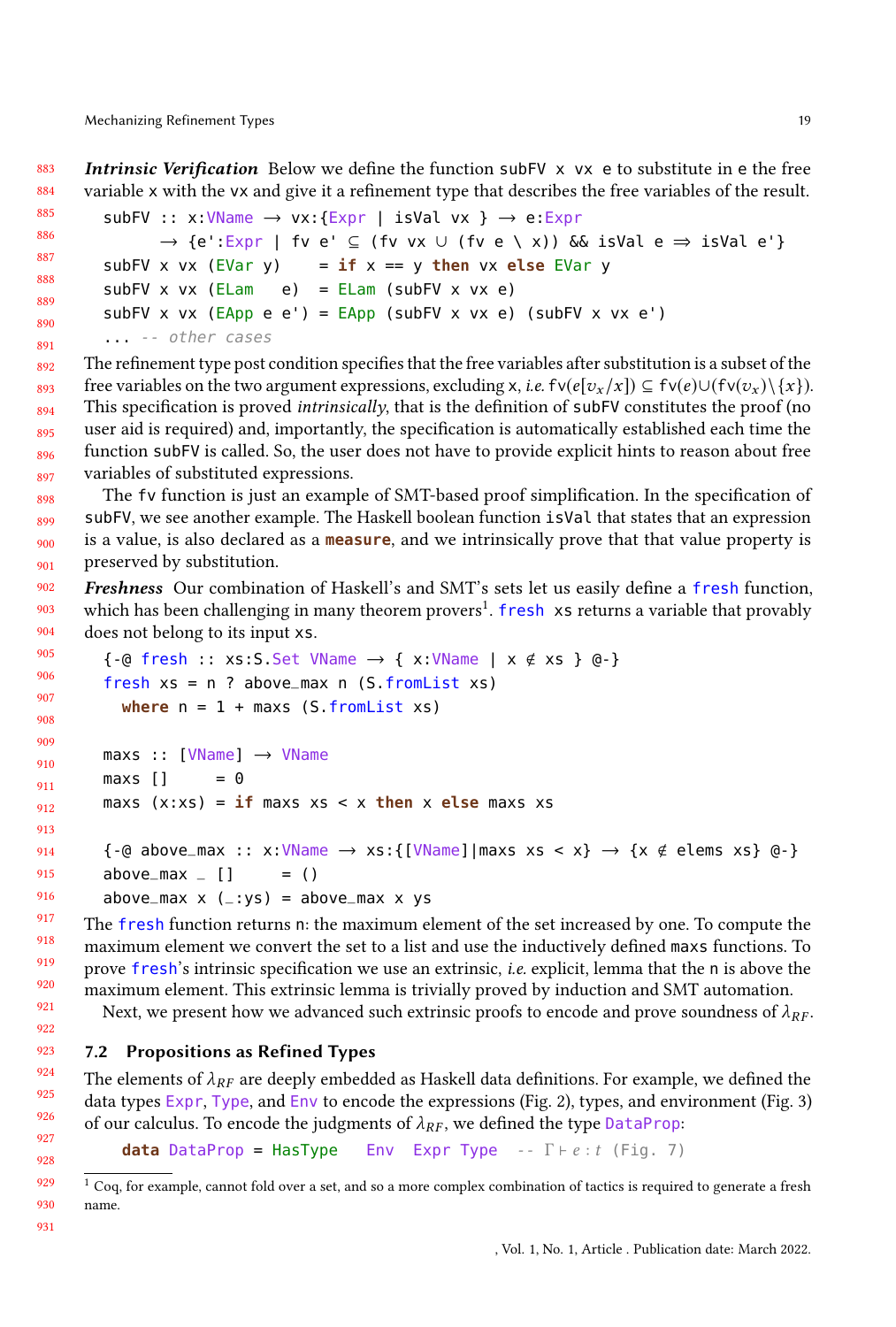20 Michael Borkowski, Niki Vazou, and Ranjit Jhala

```
| IsSubtype Expr Type Type -- \Gamma \vdash t \leq t' 8)
| Step      Expr Expr<br>| EvalsTo   Expr Expr
                                       -e \hookrightarrow e' 4)
              Expr Expr
                                                  e
′
```
For example, typeOne below states that 1 has the integer singleton type in the empty environment.

```
typeOne :: DataProp
```
...

```
typeOne = HasType Empty (EPrim (PInt 1)) t -- \emptyset + 1 : Int{v : v = 1}
  where
```

```
t = TRefn Tint 0 (EApp (EApp (EPrim EEq) (EVar 0)) (EPrim (PInt 1)))
```
We define the **ProofOf** operator that turns propositions into refined types.

**type** ProofOf  $(e :: DataProp) = \{ p:a | prop p = e \}$ 

and prop is an uninterpreted function in the refinement logic [\[Vazou et al. 2018\]](#page-26-2)

prop :: a → DataProp

948 949 950 951 952 The type Proof of e desugars into  $\{p: a \mid prop \ p = e\}$  for some type a which is filled in by GHC and is irrelevant to the proposition statement. Thus, any expression of type ProofOf e is a witness that explicitly demonstrates why, *i.e. proves*, the proposition e holds. As prop is an uninterpreted function, i.e. has no definition, the only way to generate such proofs is via the refined data proposition constructors, as we describe next.

<span id="page-19-0"></span>954 7.3 Derivation Trees as Refined Data Types

955 956 957 958 To construct proposition witnesses use define data types that encode  $\lambda_{RF}$  derivation rules. As an example, we defined the refined data type HasType to encode the typing rules of Fig. [7.](#page-11-0) HasType has one data constructor for each typing rule, for example TPrim and TSub below, respectively encode the rules T-Prim and T-Sub rules (with the latter being simplified here for exposition).

```
data HasTypeT where
    TPrim : Env \rightarrow Prim→ HasTypeT
 | TSub :: Env \rightarrow Expr
            \rightarrow Type \rightarrow HasTypeT
            \rightarrow Type \rightarrow IsSubtypeT
            → HasTypeT
 | ...
                                            data HasTypeT where
                                              TPrim :: y:Env \rightarrow c:Prim\rightarrow ProofOf(HasType \gamma (Prim c) (ty c))
                                            | TSub :: \gamma:Env \rightarrow e:Expr
                                                     \rightarrow t:Type \rightarrow ProofOf(HasType y e t)
                                                     \rightarrow t':Type \rightarrow ProofOf(IsSubtype \gamma t t')
                                                     \rightarrow ProofOf(HasType \gamma e t')
                                            | ...
```
On the left, the Haskell data type defines the structure of the derivation tree, while on the right the refinements propagate propositions. As an example, below we use the primitive and subtyping constructors to construct the witness (equivalently derivation tree) that 1 is a positive integer.

```
onePos :: ProofOf (HasType Empty (EPrim (PInt 1)) \{v: Int \mid 0 \lt v\})
onePos = TSub Empty (EPrim (PInt 1))
                  \{v: Int \mid 1 = v\} (TPrim Empty (PInt 1)) -- \emptyset \vdash 1 : Int\{v : v = 1\}\{v: Int \mid 0 < v\} (SBase ...) -- \emptyset \vdash Int\{v : v = 1\} \leq Int\{v : 0 < v\}
```
## <span id="page-19-1"></span>7.4 Cofinite Quantification

To encode the rules that need a fresh free variable name we use the cofinite quantification of [Aydemir](#page-25-11) [et al.](#page-25-11) [\[2008\]](#page-25-11), as discussed in § [4.](#page-8-0) Figure [9](#page-20-0) presents this encoding using the T-Abs rule as an example.

953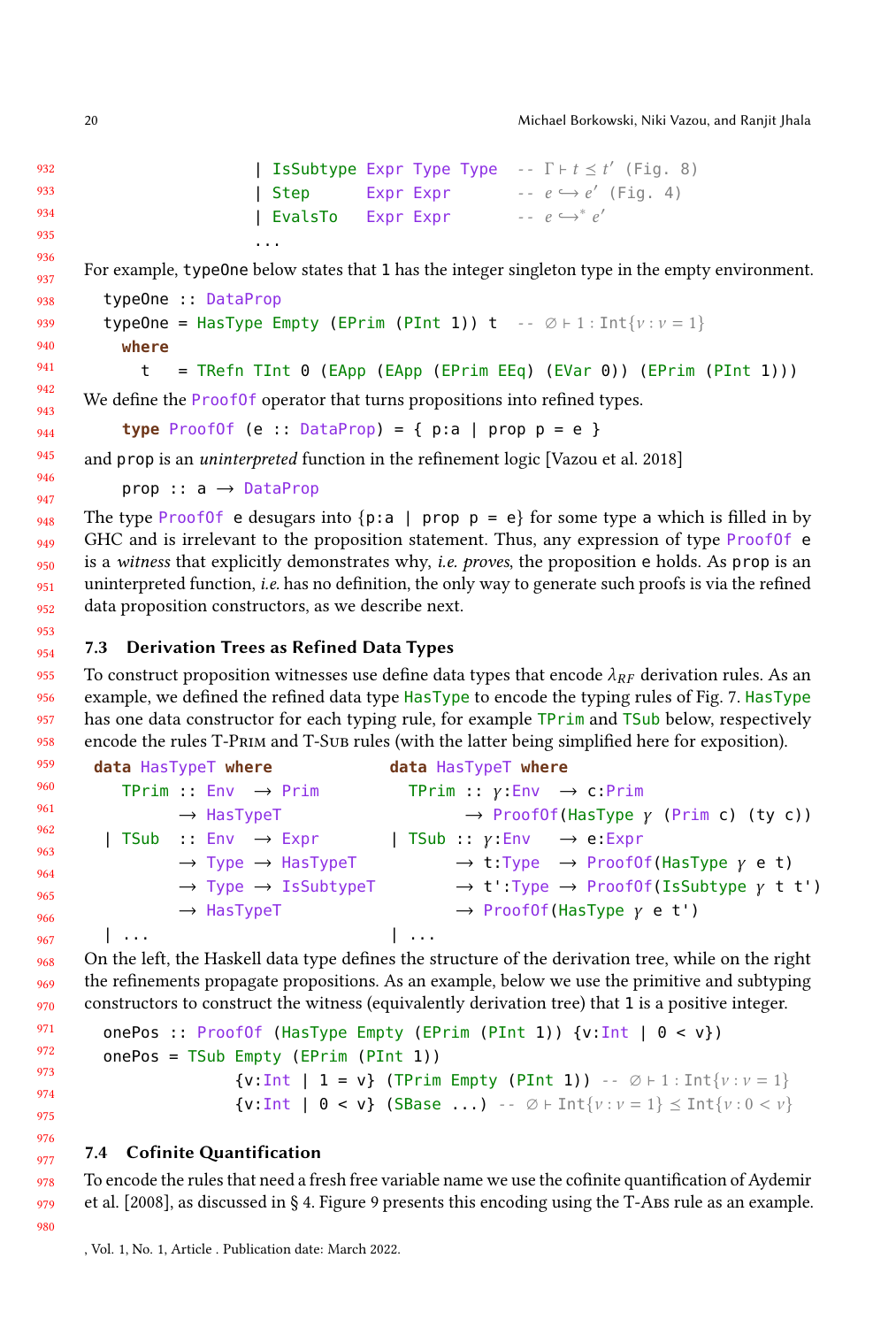```
981
982
983
984
985
986
987
988
989
990
991
992
993
994
995
996
997
998
999
1000
1001
1002
1003
1004
          -- Standard Existential Rule
          TAbsEx :: \gamma: Env \rightarrow t<sub>x</sub>: Type \rightarrow e: Expr \rightarrow t: Type
                     \rightarrow y:{VName | y \notin dom y }
                     \rightarrow ProofOf (HasType ((y,t<sub>x</sub>):γ) (unbind y e) (unbindT y t))
                     \rightarrow ProofOf (HasType γ (ELam e) (TFunc t<sub>r</sub> t))
          -- Cofinitely Quantified Rule
          TAbsCQ :: \gamma:Env \rightarrow t_x. Type \rightarrow e: Expr \rightarrow t: Type
                     \rightarrow l: [VName]
                     \rightarrow ( y:{VName | y \notin S.fromList l } \rightarrowProofOf (HasType ((y,t<sub>x</sub>):\gamma) (unbind y e) (unbindT y t)) )
                     \rightarrow ProofOf (HasType \gamma (ELam e) (TFunc t<sub>x</sub> t))
          -- Final Rule: Cofinitely Quantified and Explicit Size
          TAbs :: n:Nat \rightarrow y:Env \rightarrow t<sub>x</sub>:Type \rightarrow e:Expr \rightarrow t:Type
                     \rightarrow l: [VName]
                     \rightarrow ( y:{VName | y \notin S.fromList l } \rightarrowProofOfN n (HasType ((y,t_x):y) (unbind y e) (unbindT y t)) )
                     \rightarrow ProofOfN (n+1) (HasType \gamma (ELam e) (TFunc t_x t))
          -- Note: All rules should include k_x:Kind \rightarrow ProofOf (WfType \gamma t_x k_x)
          -- in the first line, which we ommit for clarity.
```
Fig. 9. Encoding of Cofinitly Quantified Rules.

The standard abstraction rule (rule T-Abs-Ex in  $\S$  [4\)](#page-8-0) requires to provide a concrete fresh name, whish is encoded in the second line of TAbsEx as the y: {VName |  $y \notin \text{dom } y$  } argument.

The cofinitely equalified encoding of the rule TAbsCQ, instead, states that there exists a specified finite set of excluded names, namely l, and requires that the sub-derivation holds for any name y that does not belong in l. That is, the premise is turned into a function that, given the name y, returns the subderivation. This encoding greatly simplifies our mechanization, since the premises are no more tied to concrete names, eliminating the need for renaming lemmas.

1016 1017 1018 1019 1020 1021 But, this encoding introduces an interesting challenge in the construction of proofs by induction on the derivation tree  $(\S 7.5)$  $(\S 7.5)$ . LiquidHaskell cannot conclude that the size of the derivation subtree is independent of  $y$ , which makes it impossible accept inductive hypotheses on quantified subtrees. This challenge does not appear in the Coq formalization of [Aydemir et al.](#page-25-11) [\[2008\]](#page-25-11), since Coq can generate induction principles that works over cofinitely quantified inductive hypotheses.

To address this challenge, in LiquidHaskell, we explicitly captured the size of the quantified rules using a ghost size argument. Concretely, we defined the ProofOfN n e operator to be a Proof Of e with size bounded by n, where size is an uninterpreted function:

```
measure size :: a → Nat
type ProofOfN (n :: Nat) (e :: DataProp) = { p: ProofOf e | size p \le N }
```
Our final TAbs rule takes the extra ghost size argument n and ensures that the size of the conclusion is bounded by n+1, if the size of the premise is bounded by n. With this encoding induction on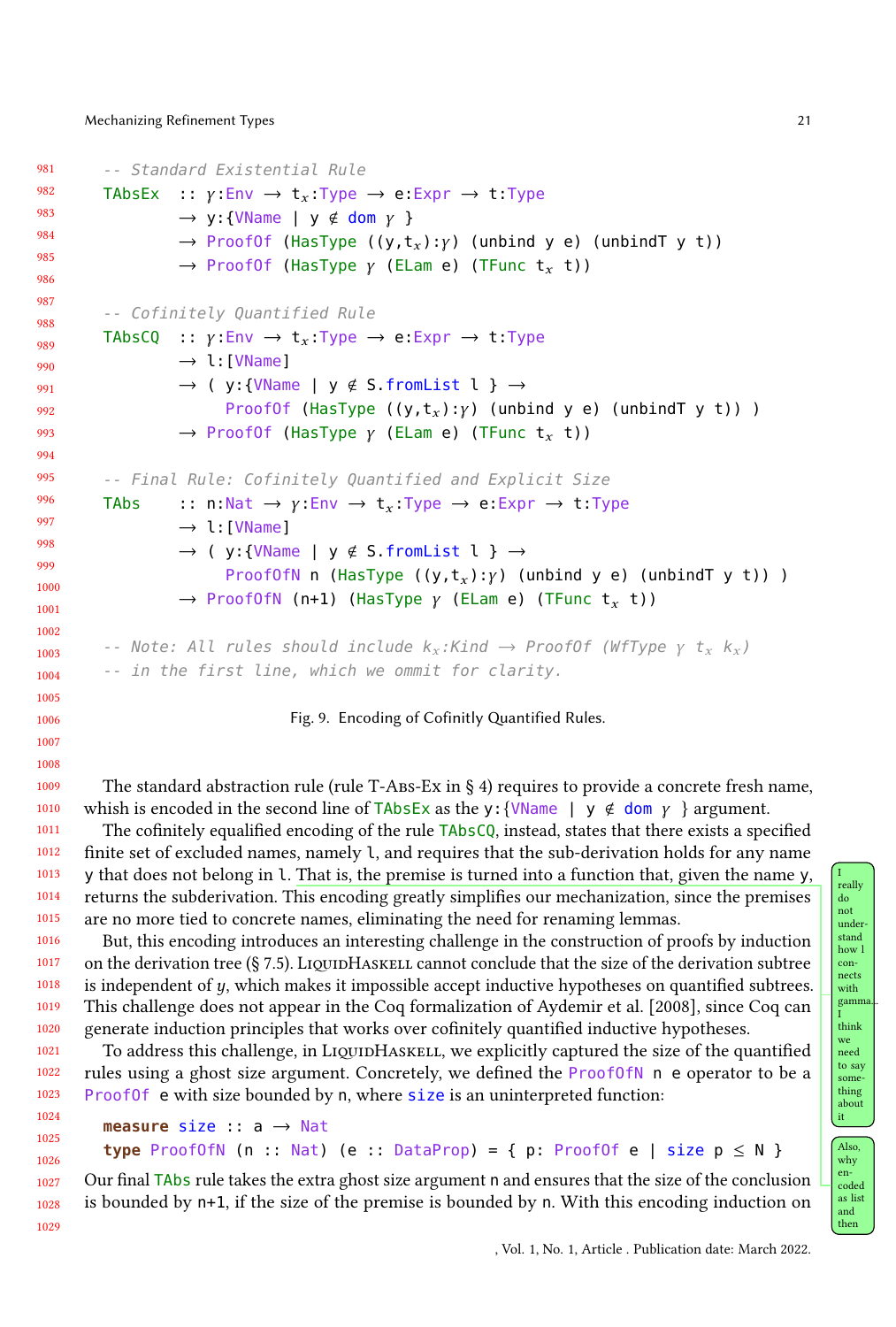1030 1031 derivation trees is permitted, but at the extra cost of providing an explicit size argument to quantified judgments. We believe that the price of renaming-lemma elimination worths this cost.

#### <span id="page-21-0"></span>1033 7.5 Inductive Proofs as Recursive Functions

1034 1035 1036 1037 1038 The majority of our proofs are by induction on derivations. These proofs are written as recursive Haskell functions that operate over the refined data types reifying the respective derivations. LIQUIDHASKELL ensures the proofs are valid by checking that they are inductive (*i.e.* the recursion is well-founded), handle all cases (*i.e.* the function is total) and establish the desired properties (*i.e.* witnesses the appropriate proposition.)

1039 1040 1041 **Preservation (Theorem [6.3\)](#page-15-6)** is proved by induction on the derivation tree. The subtyping case requires an induction while the primitive case is impossible (Lemma [3.1\)](#page-8-2):

```
1042
1043
1044
1045
1046
1047
1048
1049
1050
1051
1052
1053
1054
1055
1056
1057
1058
1059
1060
1061
         preservation :: e:Expr \rightarrow t:Type \rightarrow ProofOf (HasType Empty e t)
                          \rightarrow e':Expr \rightarrow ProofOf (Step e e')
                          \rightarrow ProofOf (HasType Empty e' t)
         preservation _e _t (TSub n Empty e t' e_has_t' t t'_sub_t) e' e_step_e'
           = TSub n' Empty e' t' e'_has_t' t t'_sub_t
                where
                   e'_has_t' = preservation e t' e_has_t' e' e_step_e'
                   n' = typSize e'_has_t'
         preservation e (TPrim - ) e' step
            = impossible "value" ? lemValStep e e' step -- e \hookrightarrow e' \Rightarrow \neg (\text{isVal } e)preservation e _ (TAbs {}) e' step
            = impossible "value" ? lemValStep e e' step -- e \hookrightarrow e' \Rightarrow \neg (\text{isVal } e)...
         impossible :: \{v:String \mid false\} \rightarrow alemValStep :: e:Expr \rightarrow e':Expr \rightarrow Proof0f (Step e e') \rightarrow {¬(isVal e)}
         (?) :: a \rightarrow b \rightarrow b
```
In the  $\overline{TSub}$  case we note that LIQUIDHASKELL knows that the expression argument  $\overline{\ }$  e is equal to the the subtyping parameter e. Further, the termination checker will ensure that the inductive call happens on the smaller derivation subtree. The TPrim case goes by contradiction since primitives cannot step. We separately proved that values cannot step in the lemValStep lemma, which here is combined with the fact that e is a value to allow the call of the false-precondition impossible. Finally, LiquidHaskell's totality checker ensures all the cases of HasTypeT are covered, and the termination checker ensures the proof is well-founded.

There was no need to state or prove a size bound on Proof 0 (HasType Empty e' t) because the preservation lemma does not use any cofinitely quantified rules.

**Progress (Theorem [6.2\)](#page-15-5)** ensures that a well-typed expression is a value or there exists an expression to which it steps. To express this claim we used Haskell's Either to encode disjunction that contain pairs (refined to be dependent) to encode existentials.

```
1074
1075
1076
1077
1078
       progress :: e:Expr → t:Type → ProofOf (HasType Empty e t)
                → Either {isVal e} (e'::Expr, ProofOf (Step e e'))
       progress _e _t (TSub Empty e t' e_has_t' t t_sub_t')
```
, Vol. 1, No. 1, Article . Publication date: March 2022.

1032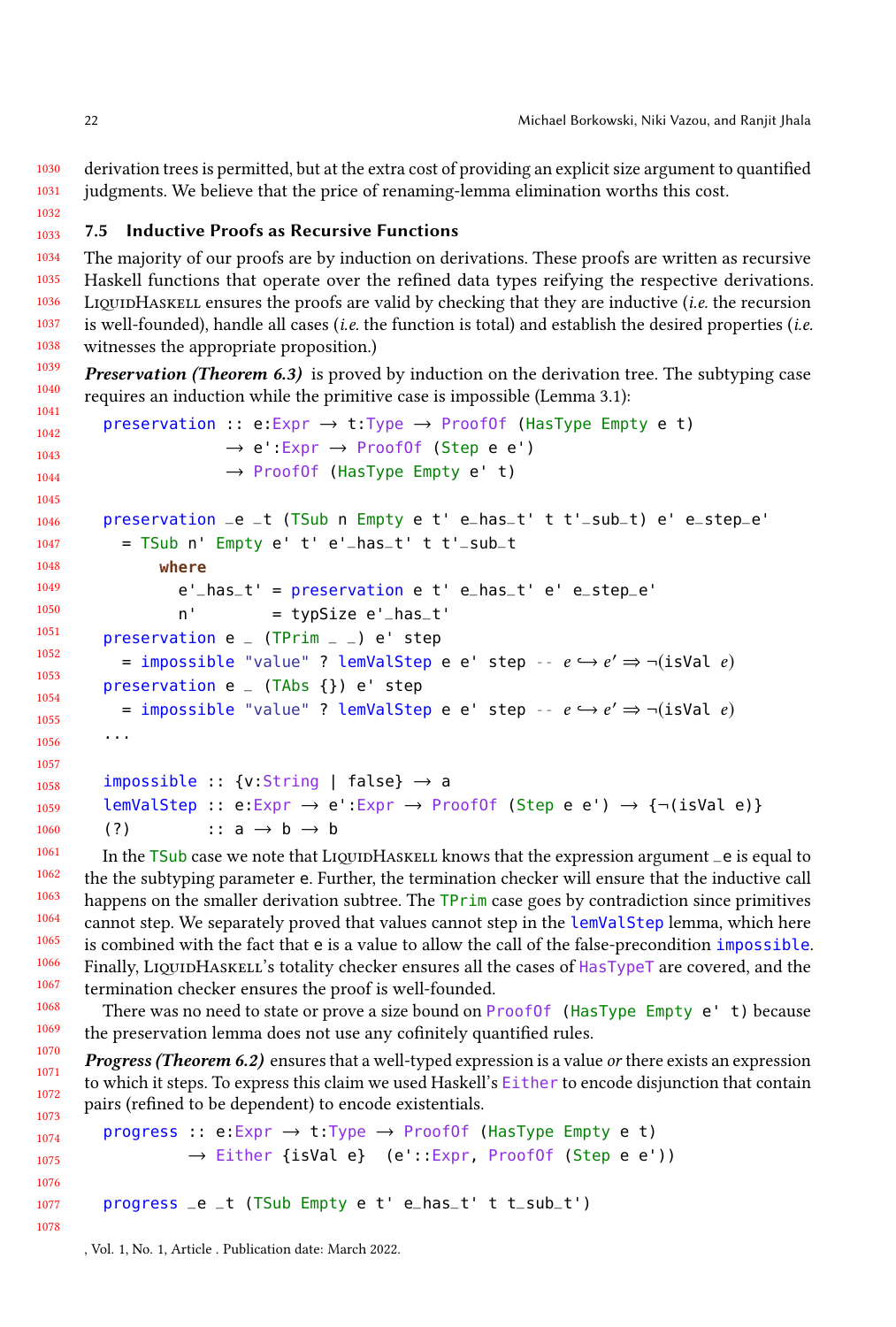Mechanizing Refinement Types 23

```
1079
1080
1081
1082
1083
1084
1085
          = progress e t' e_has_t'
        progress _e _t (TPrim _e)
          = Left ()
        progress _e _t (TAbs _e)
          = Left ()
        ...
```
1086 1087 1088 The proofs of the TSub and TPrim cases are easily done by, respectively, an inductive call and establishment of the is-Value case. The more interesting cases require us to case-split on the inductive call in order to get access to the existential witness.

1089 1090 1091 1092 Soundness (Theorem [6.1\)](#page-15-7) ensures that a well-typed expression will not get stuck, that is, it will either reach a value or keep evaluating. We encode evaluation as a refined type EvalsTo  $e_0$  e with a reflexive and a recursive constructor. Our soundness proof goes by induction on the length of the evaluation sequence.

```
1094
1095
1096
1097
1098
1099
1100
1101
          soundness :: e_0:Expr \rightarrow t:Type \rightarrow ProofOf (HasType Empty e_0 t)
                         \rightarrow e:Expr \rightarrow ProofOf (EvalsTo e<sub>0</sub> e)
                         \rightarrow Either {isVal e} (e<sub>i</sub>::Expr, ProofOf (Step e e<sub>i</sub>))
           soundness _e0 t e_0_has_t _e e_0_evals_e = case e_0_evals_e of
               Refl e_0 \rightarrow progress e_0 t e_0-has-t
                                                                          - - e_0 = eAddStep e_0 e_1 e_0-step<sub>-</sub>e_1 e e_1-eval<sub>-</sub>e \rightarrow -- e_0 \hookrightarrow e_1 \hookrightarrow^* e_1soundness e_1 t (preservation e_0 t e_0-has-t e_1 e_0-step-e_1) e e_1-eval-e
```
The reflexive case is proved by progress. In the inductive case the evaluation sequence is  $e_0 \hookrightarrow$  $e_1$   $\hookrightarrow$ <sup>\*</sup> e and the proof goes by induction, using preservation to ensure that  $e_1$  is typed.

## 7.6 Mechanization Details

1106 1107 1108 We provide a full, mechanically checked proof of the metatheory in § [5](#page-13-0) and § [6.](#page-15-0) The only facts taken for granted are the requirements on built-in primitives [\(1\)](#page-10-1) and on the implication relation [\(2\)](#page-13-1).

1109 1110 1111 1112 1113 Representing Binders In our mechanization, we use the *locally-nameless representation* [\[Aydemir](#page-25-11) [et al.](#page-25-11) [2008;](#page-25-11) [Charguéraud 2012\]](#page-25-21). Free variables and bound variables are taken to be separate syntactic objects, so we do not need to worry about alpha renaming of free variables to avoid capture in substitutions. We also use de Bruijn indices only for bound variables. This enables us to avoid taking binder names into account in the strengthen function used to define substitution (Fig. [5\)](#page-8-1).

1114 1115 1116 1117 1118 1119 1120 1121 Quantitative Results In Table [1](#page-23-0) we give the empirical details of our metatheory, which was checked using LIQUIDHASKELL version 0.8.10.7.1 and an Intel Xeon W-2133 processor with 6 physical cores and 128 GB of RAM. Our mechanized proof is substantial, spanning about 9500 lines distributed over about 34 files. Currently, the whole proof can be checked in about 44 minutes, which can make interactive development difficult. While incremental modular checking provides a modicum of interactivity, improving the ergonomics, i.e. verification time and providing actionable error messages, remains an important direction for future work.

#### 1122 1123 8 RELATED WORK

<span id="page-22-0"></span>We discuss the most closely related work on the meta-theory of unrefined and refined type systems.

1125 1126 **Soundness of System F** Our development for  $\lambda_F$  (§ [5\)](#page-13-0) follows the standard presentation of System F's metatheory by [Pierce](#page-25-9) [\[2002a\]](#page-25-9). The main difference between the two metatheories is that ours

1127

1124

1093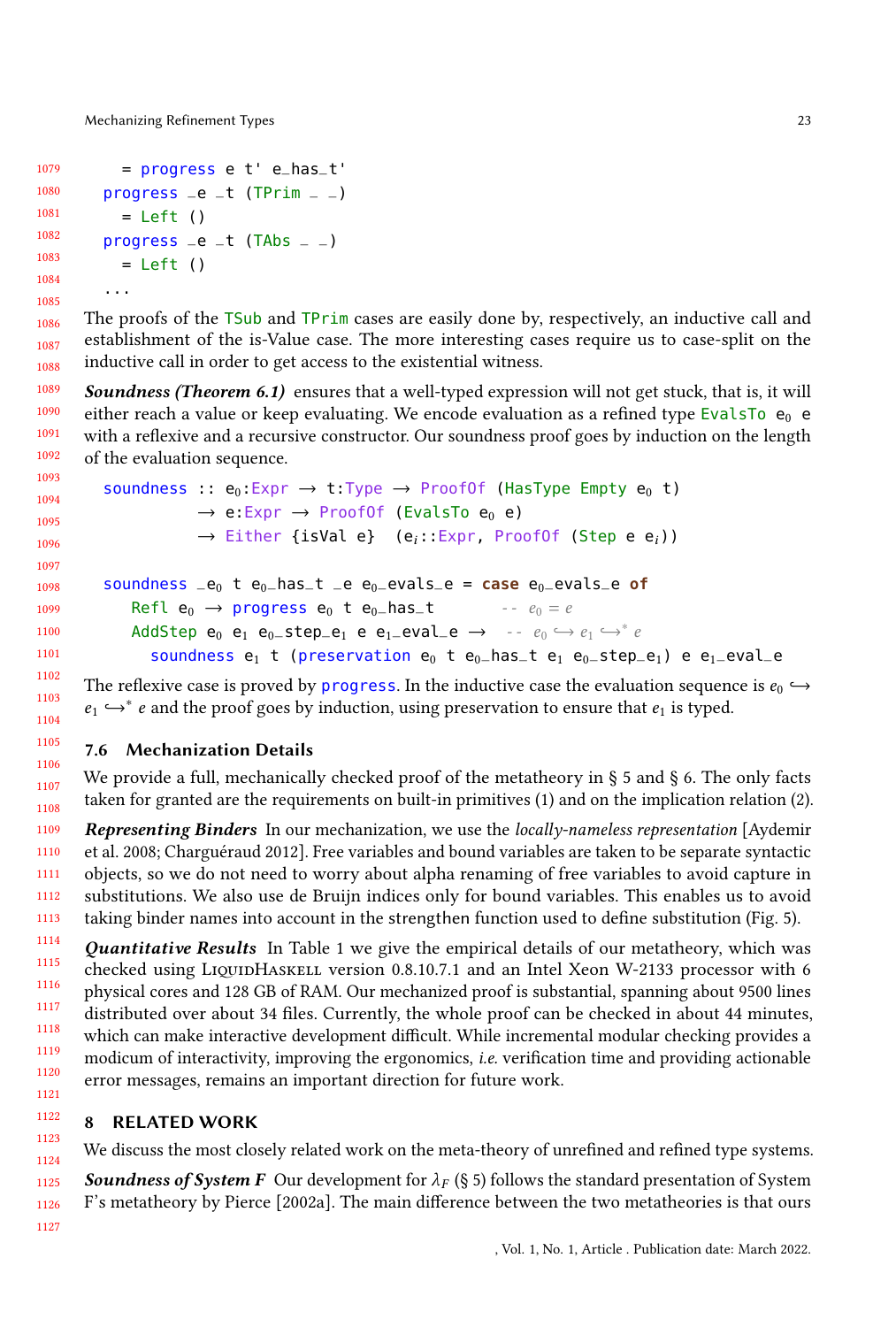<span id="page-23-0"></span>

| Subject                  | <b>Files</b> | Spec. (LOC) | Proof (LOC) | Time (mins) |
|--------------------------|--------------|-------------|-------------|-------------|
| Definitions              | 6            | 1832        | 434         | 3           |
| <b>Basic Properties</b>  | 8            | 653         | 2115        | 9           |
| $\lambda_F$ Soundness    | 3            | 122         | 525         | 3           |
| Weakening                | 4            | 392         | 493         | 3           |
| Substitution             | 4            | 501         | 870         | 6           |
| Exact Typing             | 2            | 76          | 235         |             |
| Narrowing                |              | 102         | 185         |             |
| Inversion of Typing      |              | 141         | 211         |             |
| Primitives               | 3            | 122         | 283         | 8           |
| $\lambda_{RF}$ Soundness |              | 14          | 188         | 2           |
| Total                    | 34           | 3955        | 5539        | 44          |

1141 1142 1143 Table 1. Empirical details of our mechanization. We partition the development into sets of modules pertaining to different region of Fig. [1,](#page-2-0) and for each region separate the lines of specification (e.g. definitions and lemma statements) from those needed for proofs.

1147 1148 includes well-formedness of types and environments, which help with mechanization [\[Rémy 2021\]](#page-25-18) and are crucial when formalizing refinements.

1149 1150 1151 1152 1153 1154 1155 1156 1157 1158 1159 1160 1161 Variable Representations One of the main challenges in mechanization of metatheories is the syntactic representation of variables and binders [\[Aydemir et al.](#page-25-17) [2005\]](#page-25-17). The named representation has severe difficulties because of variable capturing substitutions and the *nameless* (*a.k.a.* de Bruijn) requires heavy index shifting. The variable representation of  $\lambda_{RF}$  is locally nameless representation [\[Aydemir et al.](#page-25-11) [2008;](#page-25-11) [Pollack 1993\]](#page-25-22), that is, free variables are named, but the bound variables are represented by syntactically distinct deBruijn indices. We chose this representation because it clearly addresses the following two problems with named bound variables but nevertheless our metatheory still resembles the paper and pencil proofs (that we performed before mechanization): First, when different refinements are strengthened (as in Fig. [5\)](#page-8-1) the variable capturing problem reappears because we are substituting underneath a binder. Second, subtyping usually permits alpha-renaming of variables, which breaks a required invariant that each  $\lambda_{RF}$  derivation tree is a valid  $\lambda_F$  tree after erasure.

1162 1163 1164 1165 1166 1167 1168 1169 1170 1171 1172 1173 CHECI moved Hybrid & Contract Systems [Flanagan](#page-25-7) [\[2006\]](#page-25-7) formalizes a monomorphic lambda calculus with refinement types that differs from our  $\lambda_{RF}$  in three ways. First, the denotational soundness methodology of [Flanagan](#page-25-7) [\[2006\]](#page-25-7) connects subtyping with expression evaluation. We could not follow this approach because encoding type denotations as a data proposition requires a negative occurrence (§ [4.4\)](#page-13-2). Second, in [\[Flanagan 2006\]](#page-25-7) type checking is hybrid: the developed system is undecidable and inserts runtime casts when subtyping cannot be statically decided. Third, the original system lacks polymorphism. [Sekiyama et al.](#page-25-6) [\[2017\]](#page-25-6) extended hybrid types with polymorphism, but unlike  $\lambda_{RF}$ , their system does not support semantic subtyping. For example, consider a divide by zero-error. The refined types for div and 0 could be given by div :: Int  $\rightarrow$  Int $\{n : n \neq 0\}$   $\rightarrow$  Int and 0 :: Int $\{n : n = 0\}$ . This system will compile div 1 0 by inserting a cast on 0:  $\langle \text{Int}\{n : n = 0\} \Rightarrow \text{Int}\{n : n \neq 0\}\rangle$ , causing a definite runtime failure that could have easily been prevented statically. Having removed semantic subtyping, the metatheory of [\[Sekiyama et al.](#page-25-6) [2017\]](#page-25-6) is highly simplified. Finally, neither of the two systems comes with a remachine checked proof.

1144 1145 1146

nota-

detional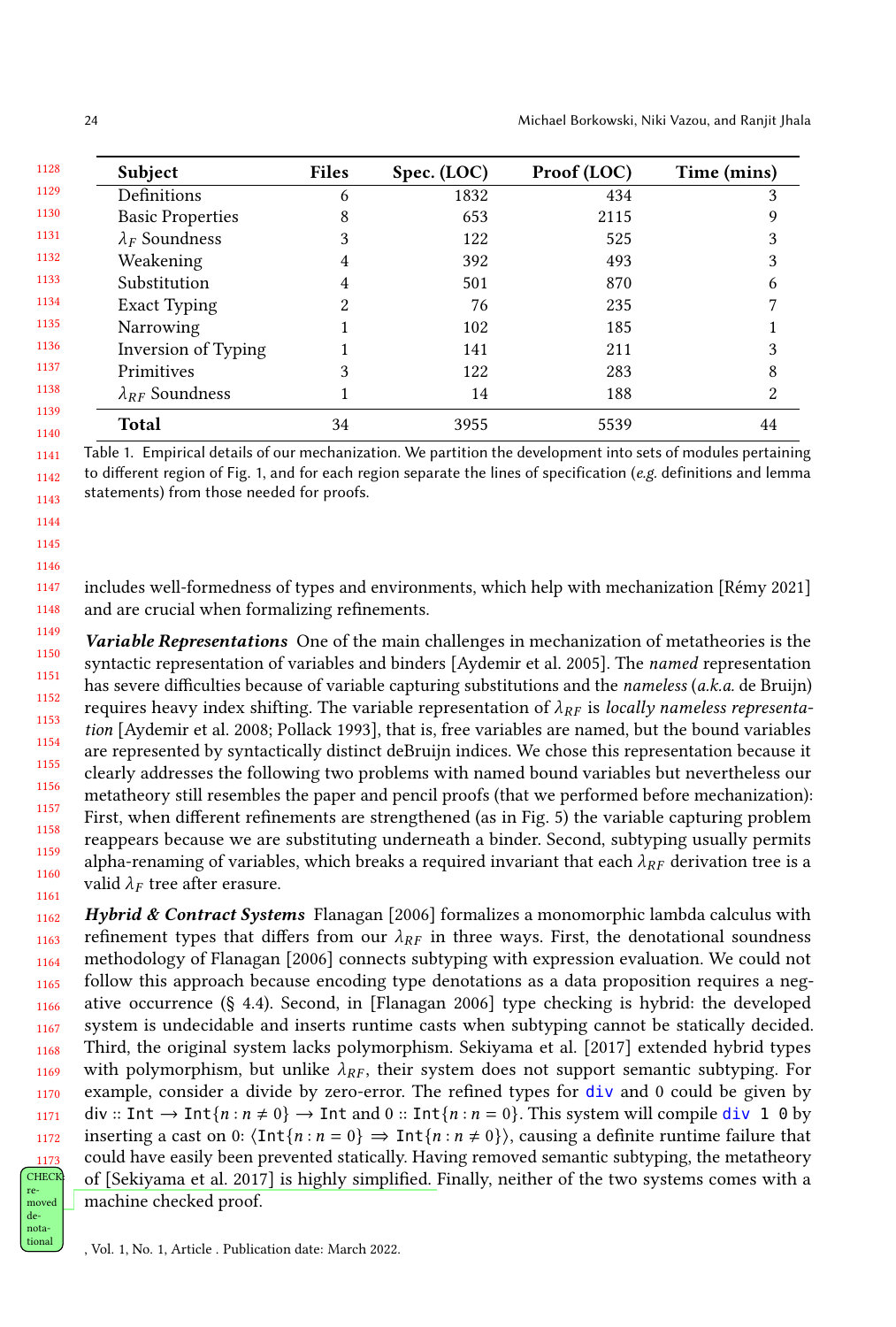1177 1178 1179 1180 1181 1182 1183 Decidable Systems Static refinement type systems (as summarized by [Jhala and Vazou](#page-25-23) [\[2020\]](#page-25-23)) usually restrict the definition of predicates to quantifier-free first-order formulae that can be decided by SMT solvers. This restriction though is not preserved by evaluation that can substitute variables with any value, thus allowing expressions that cannot be encoded in decidable logics, like lambdas, to seep into the predicates of types. Here, we allow predicates to be any language term (including lambdas) to prove soundness via preservation and progress, but our meta-theoretical results trivially apply to systems that, for efficiency of implementation, restrict their source languages.

1184 1185 1186 1187 1188 1189 1190 1191 1192 1193 Refinement Types in Coq Our soundness formalization follows the axiomatized implication of [Lehmann and Tanter](#page-25-20) [\[2016\]](#page-25-20). They axiomatize a logical implication relation that decides subtyping (our rule S-Base) which provides no formal connection between subtyping and expression evaluation. [Lehmann and Tanter](#page-25-20) [\[2016\]](#page-25-20)'s Coq formalization of a monomorphic lambda calculus with refinement types differs from  $\lambda_{RF}$  in two ways. First, their axiomatized implication allows them to arbitrarily restrict the language of refinements. We allow refinements to be arbitrary program terms and intend, in the future, to connect our axioms to SMT solvers or other oracles. Second,  $\lambda_{RF}$  includes polymorphism, existentials, and selfification which are crucial for path- and context-sensitive refinement typing, but make the metatheory more challenging.

1194 1195 1196 1197 1198 1199 1200 System FR [Hamza et al.](#page-25-3) [\[2019\]](#page-25-3) present a polymorphic, refined language with a mechanized metatheory of comparable size (about 20,000 lines of Coq). Compared to our system, their notion of subtyping is not semantic, but relies on a reducibility relation. For example, even though System FR will deduce that Pos is a subtype of Int, it will fail to derive that Int  $\rightarrow$  Pos is subtype of Pos  $\rightarrow$  Int as reduction-based subtyping cannot reason about contra-variance. Because of this different notion of subtyping, their mechanization did not require either the indirection of denotational soundness or the use of an implication proving oracle.

#### 1202 9 CONCLUSIONS & FUTURE WORK

1201

1225

1203 1204 1205 1206 1207 1208 1209 We presented and formalized soundness of  $\lambda_{RF}$ , a core refinement calculus that combines semantic subtyping, existential types, and parametric polymorphism, which are critical for practical refinement type systems but have never been formalized before combined. Our meta-theory is mechanized in LIQUIDHASKELL, making use of SMT to automate various tedious invariants about variables and, for first time, using the novel feature of refined data propositions to encode inductive predicates corresponding to typing derivations in LiquidHaskell. Based on our results, we envision at least two distinct lines of work on mechanizing metatheory of and with refinement types.

1210 1211 1212 1213 1214 1215 1216 **1. Mechanization of Refinements** First,  $\lambda_{RF}$  covers a crucial but small fragment of the features of modern refinement type checkers. It would be interesting to extend the language to include features like refined datatypes, and abstract and bounded refinements. Similarly, our current work axiomatizes the requirements of the semantic implication checker (i.e. SMT solver). It would be interesting to implement a solver and verify that it satisfies that contract, or alternatively, show how proof certificates [\[Necula 1997\]](#page-25-24) could be used in place of such axioms.

1217 1218 1219 1220 1221 1222 1223 1224 2. Mechanization with Refinements Second, while this work shows that non-trivial metatheoretic proofs are possible with SMT-based refinement types, our experience is that much remains to make such developments pleasant. For example, programming would be far more convenient with support for automatically splitting cases or filling in holes as done in Agda [\[Norell 2007\]](#page-25-25) and envisioned by [Redmond et al.](#page-25-26) [\[2021\]](#page-25-26). Similarly, when a proof fails, the user has little choice but to think really hard about the internal proof state and what extra lemmas are needed to prove their goal. Finally, the stately pace of verification — 9000 lines across 34 files take about in 45 minutes — hinders interactive development. Thus, rapid incremental checking, lightweight synthesis, and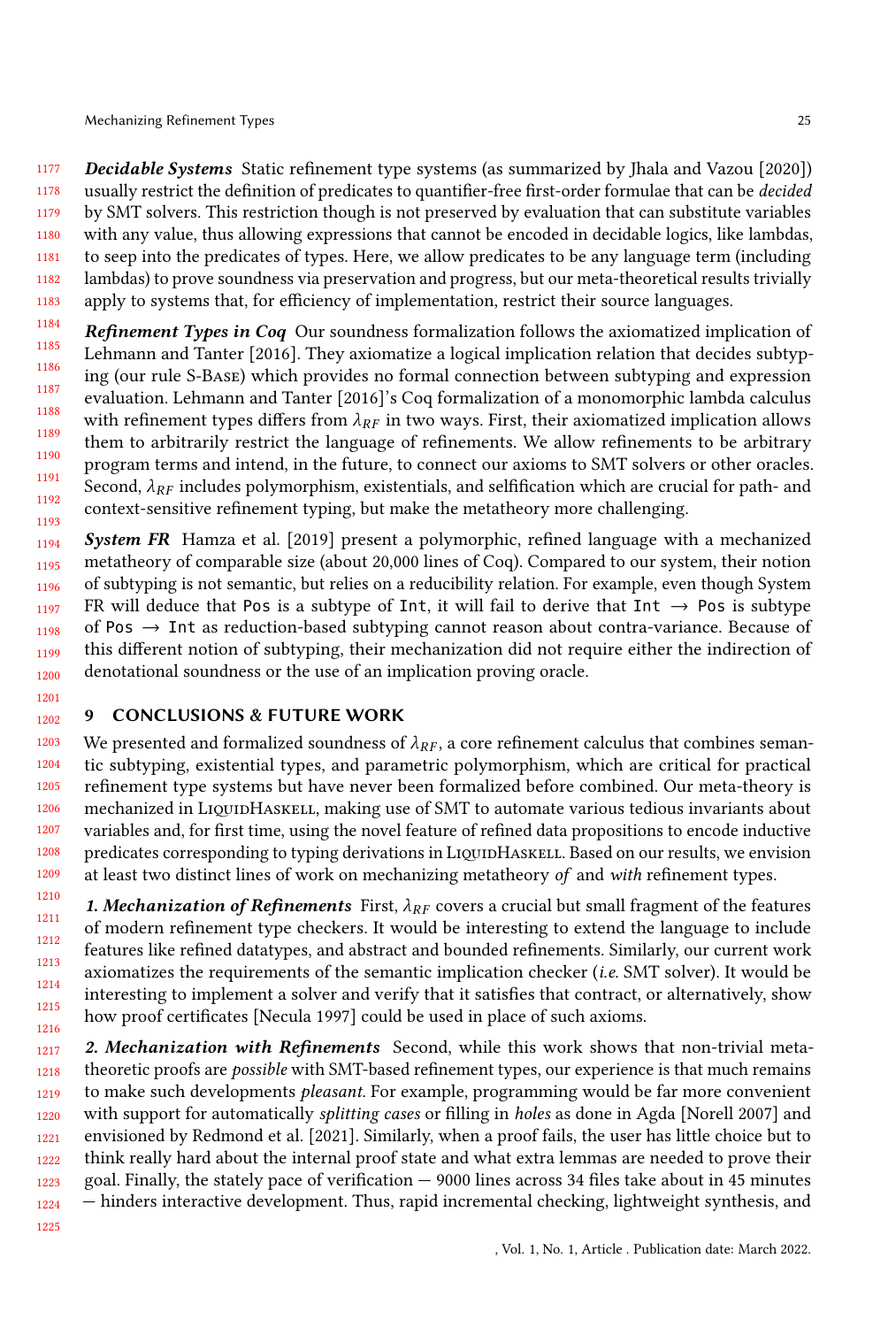1226 1227 actionable error messages would go a long way towards improving the ergonomics of verification, and hence remain important directions for future work.

#### 1229 REFERENCES

- <span id="page-25-17"></span>1230 1231 1232 Brian E. Aydemir, Aaron Bohannon, Matthew Fairbairn, J. Nathan Foster, Benjamin C. Pierce, Brian E. Aydemir, Aaron Bohannon, Matthew Fairbairn, J. Nathan Foster, Benjamin C. Pierce, Peter Sewell, Dimitrios Vytiniotis, Geoffrey Washburn, Stephanie C. Weirich, Stephan A. Zdancewic, Brian E. Aydemir, Aaron Bohannon, Matthew Fairbairn, J. Nathan Foster,
- 1233 1234 Benjamin C. Pierce, Peter Sewell, Dimitrios Vytiniotis, Stephanie Weirich, and Steve Zdancewic. 2005. Mechanized metatheory for the masses: The POPLmark challenge. In In TPHOLs, number 3603 in LNCS. Springer, 50–65.
- <span id="page-25-11"></span>1235 1236 1237 Brian E. Aydemir, Arthur Charguéraud, Benjamin C. Pierce, Randy Pollack, and Stephanie Weirich. 2008. Engineering formal metatheory. In Proceedings of the 35th ACM SIGPLAN-SIGACT Symposium on Principles of Programming Languages, POPL 2008, San Francisco, California, USA, January 7-12, 2008, George C. Necula and Philip Wadler (Eds.). ACM, 3–15. <https://doi.org/10.1145/1328438.1328443>
- <span id="page-25-15"></span>1238 1239 João Filipe Belo, Michael Greenberg, Atsushi Igarashi, and Benjamin C. Pierce. 2011. Polymorphic Contracts. In European Symposium on Programming (ESOP). [https://doi.org/10.1007/978-3-642-19718-5\\_2](https://doi.org/10.1007/978-3-642-19718-5_2)
- <span id="page-25-21"></span>1240 Arthur Charguéraud. 2012. The Locally Nameless Representation. J. Autom. Reason. 49, 3 (2012), 363–408. [https:](https://doi.org/10.1007/s10817-011-9225-2) [//doi.org/10.1007/s10817-011-9225-2](https://doi.org/10.1007/s10817-011-9225-2)
- <span id="page-25-14"></span>1241 1242 Benjamin Cosman and Ranjit Jhala. 2017. Local refinement typing. PACMPL 1, ICFP (2017), 26:1–26:27. [https://doi.org/10.](https://doi.org/10.1145/3110270) [1145/3110270](https://doi.org/10.1145/3110270)
- <span id="page-25-7"></span>1243 C. Flanagan. 2006. Hybrid Type Checking. In POPL.
- <span id="page-25-13"></span>1244 C. Flanagan, A. Sabry, B. F. Duba, and M. Felleisen. 1993. The Essence of Compiling with Continuations.. In PLDI.
- <span id="page-25-0"></span>1245 C. Fournet, M. Kohlweiss, and P-Y. Strub. 2011. Modular code-based cryptographic verification. In CCS.
- <span id="page-25-19"></span>1246 Andrew D. Gordon and C. Fournet. 2010. Principles and Applications of Refinement Types. In Logics and Languages for Reliability and Security. IOS Press.<https://doi.org/10.3233/978-1-60750-100-8-73>
- <span id="page-25-3"></span>1247 1248 Jad Hamza, Nicolas Voirol, and Viktor Kuncak. 2019. System FR: formalized foundations for the stainless verifier. Proc. ACM Program. Lang. 3, OOPSLA (2019), 166:1–166:30.<https://doi.org/10.1145/3360592>
- <span id="page-25-23"></span>1249 Ranjit Jhala and Niki Vazou. 2020. Refinement Types: A Tutorial. CoRR abs/2010.07763 (2020). arXiv:2010.07763 [https:](https://arxiv.org/abs/2010.07763) [//arxiv.org/abs/2010.07763](https://arxiv.org/abs/2010.07763)
- <span id="page-25-5"></span>1250 1251 Milod Kazerounian, Niki Vazou, Austin Bourgerie, Jeffrey S. Foster, and Emina Torlak. 2017. Refinement Types for Ruby. CoRR abs/1711.09281 (2017). arXiv[:1711.09281 http://arxiv.org/abs/1711.09281](http://arxiv.org/abs/1711.09281)
- <span id="page-25-4"></span>1252 A. M. Kent, D. Kempe, and S. Tobin-Hochstadt. 2016. Occurrence typing modulo theories. In PLDI.
- <span id="page-25-1"></span>1253 1254 Tristan Knoth, Di Wang, Adam Reynolds, Jan Hoffmann, and Nadia Polikarpova. 2020. Liquid resource types. Proc. ACM Program. Lang. 4, ICFP (2020), 106:1–106:29.<https://doi.org/10.1145/3408988>
- <span id="page-25-12"></span>1255 1256 Kenneth Knowles and Cormac Flanagan. 2009a. Compositional Reasoning and Decidable Checking for Dependent Contract Types. In Proceedings of the 3rd Workshop on Programming Languages Meets Program Verification (PLPV '09). Association for Computing Machinery, New York, NY, USA, 27–38.<https://doi.org/10.1145/1481848.1481853>
- <span id="page-25-8"></span>1257 K. W. Knowles and C. Flanagan. 2009b. Compositional and decidable checking for dependent contract types. In PLPV.
- <span id="page-25-2"></span>1258 Nico Lehmann, Rose Kunkel, Jordan Brown, Jean Yang, Niki Vazou, Nadia Polikarpova, Deian Stefan, and Ranjit Jhala. 2021.
- 1259 1260 STORM: Refinement Types for Secure Web Applications. In 15th USENIX Symposium on Operating Systems Design and Implementation (OSDI 21). USENIX Association, 441–459. [https://www.usenix.org/conference/osdi21/presentation/](https://www.usenix.org/conference/osdi21/presentation/lehmann) [lehmann](https://www.usenix.org/conference/osdi21/presentation/lehmann)
- <span id="page-25-20"></span>1261 1262 Nico Lehmann and Éric Tanter. 2016. Formalizing Simple Refinement Types in Coq. In 2nd International Workshop on Coq for Programming Languages (CoqPL'16). St. Petersburg, FL, USA.
- <span id="page-25-24"></span>1263 George C. Necula. 1997. Proof carrying code. In POPL 97: Principles of Programming Languages. ACM, 106–119.
- <span id="page-25-25"></span>1264 U. Norell. 2007. Towards a practical programming language based on dependent type theory. Ph.D. Dissertation. Chalmers.
- <span id="page-25-16"></span>1265 X. Ou, G. Tan, Y. Mandelbaum, and D. Walker. 2004. Dynamic Typing with Dependent Types. In IFIP TCS.
- <span id="page-25-9"></span>Benjamin C. Pierce. 2002a. Types and Programming Languages.
- <span id="page-25-10"></span>1266 B. C. Pierce. 2002b. Types and Programming Languages. MIT Press.
- <span id="page-25-22"></span>1267 1268 1269 Randy Pollack. 1993. Closure Under Alpha-Conversion. In Types for Proofs and Programs, International Workshop TYPES'93, Nijmegen, The Netherlands, May 24-28, 1993, Selected Papers (Lecture Notes in Computer Science), Henk Barendregt and Tobias Nipkow (Eds.), Vol. 806. Springer, 313–332. [https://doi.org/10.1007/3-540-58085-9\\_82](https://doi.org/10.1007/3-540-58085-9_82)
- <span id="page-25-26"></span>1270 Patrick Redmond, Gan Shen, and Lindsey Kuper. 2021. Toward Hole-Driven Development with Liquid Haskell. CoRR abs/2110.04461 (2021). arXiv:2110.04461<https://arxiv.org/abs/2110.04461>
- <span id="page-25-18"></span>1271 Didier Rémy. 2021. Type systems for programming languages. Course notes.
- <span id="page-25-6"></span>1272 1273 Taro Sekiyama, Atsushi Igarashi, and Michael Greenberg. 2017. Polymorphic Manifest Contracts, Revised and Resolved. ACM Trans. Program. Lang. Syst. 39, 1 (2017), 3:1–3:36.<https://doi.org/10.1145/2994594>
- 1274